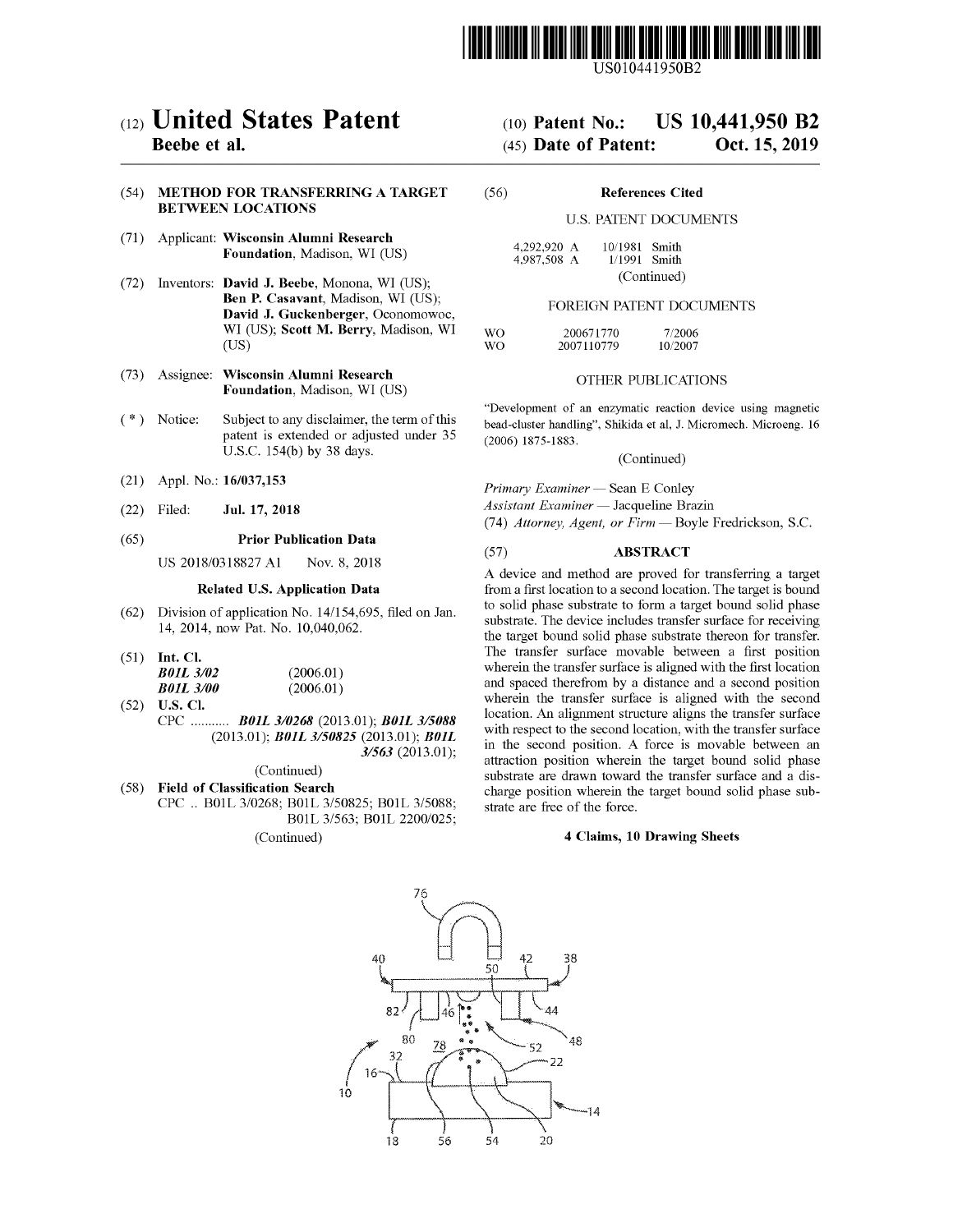(52) **U.S. Cl.**  CPC . *BOIL 2200/025* (2013.01); *BOIL 2200/0657*  (2013.01); *BOIL 2200/0668* (2013.01); *BOIL 2300/042* (2013.01); *BOIL 2400/021*  (2013.01); *BOIL 2400/043* (2013.01) ( 58) **Field of Classification Search**  CPC ..... BOIL 2200/0657; BOIL 2200/0668; BOIL 2300/042; BOIL 2400/021; BOIL 2400/043 USPC .......................................................... 422/538 See application file for complete search history.

#### (56) **References Cited**

#### U.S. PATENT DOCUMENTS

| 5,279,936 A     |        |         | $1/1994$ Vorpahl     |
|-----------------|--------|---------|----------------------|
| 5,647,994 A     | $\ast$ | 7/1997  | Tuunanen  B03C 1/288 |
|                 |        |         | 210/222              |
| 6,063,817 A     |        | 5/2000  | Shannon et al.       |
| 6.117,398 A     |        | 9/2000  | Bienhaus et al.      |
| 7,820,454 B2    |        | 10/2010 | Su et al.            |
| 8,017,340 B2    |        | 9/2011  | Collier et al.       |
| 8,048,633 B2    |        | 11/2011 | Collier et al.       |
| 8,124,024 B2    |        | 2/2012  | Ching et al.         |
| 8,292,083 B2    |        | 10/2012 | Varghese et al.      |
| 8,304,188 B2    |        | 11/2012 | Kelso et al.         |
| 2004/0224380 A1 |        | 11/2004 | Chou et al.          |
| 2005/0112601    | A1     | 5/2005  | Hassibi et al.       |
| 2005/0208548    | A1     | 9/2005  | Block et al.         |
| 2005/0227349 A1 |        | 10/2005 | Kim et al.           |
| 2006/0024824 A1 |        | 2/2006  | Woodside et al.      |
| 2007/0042396 A1 |        | 2/2007  | Park et al.          |
| 2008/0124779 A1 |        |         | $5/2008$ Oh et al.   |
| 2008/0160634 A1 |        | 7/2008  | Su et al.            |
| 2008/0226500 A1 |        | 9/2008  | Shikida et al.       |
| 2009/0053799 A1 |        | 2/2009  | Chang-Yen et al.     |
| 2009/0078614    | A1     | 3/2009  | Varghese et al.      |
| 2009/0191594    | A1     | 7/2009  | Ohashi               |
| 2009/0246782 A1 |        | 10/2009 | Kelso et al.         |
| 2009/0325192    | A1     | 12/2009 | Kirakossian et al.   |
| 2010/0213133 A1 |        | 8/2010  | Kasaini              |
| 2010/0273142 A1 |        | 10/2010 | Prins et al.         |
| 2010/0291666 A1 |        | 11/2010 | Collier et al.       |
| 2011/0053289 A1 |        | 3/2011  | Lowe et al.          |
| 2011/0079582    | Al     | 4/2011  | Yonesu et al.        |
| 2011/0091989    | A1     | 4/2011  | Sista et al.         |
| 2011/0136250 A1 |        | 6/2011  | Ran et al.           |
| 2012/0094276 A1 |        | 4/2012  | Rao et al.           |
| 2012/0145390 A1 |        | 6/2012  | Parse et al.         |
| 2012/0178096    | A1     | 7/2012  | Beebe et al.         |

|                 |                 | 2012/0190037 A1* 7/2012 Durin  G01N 33/54326 |          |
|-----------------|-----------------|----------------------------------------------|----------|
|                 |                 |                                              | 435/6.15 |
| 2013/0214156 A1 |                 | 8/2013 Kneedler et al.                       |          |
| 2015/0196905 A1 | $7/2015$ Pinard |                                              |          |
| 2016/0137974 A1 | $5/2016$ Souza  |                                              |          |
|                 |                 |                                              |          |

# OTHER PUBLICATIONS

"Controlled microfluidic interfaces", Atencia et al, Nature, vol. 437, Sep. 29, 2005, 648-655.

"Using wettability and interfacial tension to handle droplets of magnetic beads in a micro-chemical-analysis system", Shikida et al, Sensors and Actuators B 113 (2006) 563-569.

"Droplet-based gene expression analysis using a device with magnetic force-based-droplet-handling system", Okochi et al, Journal of Bioscience and Bioengineering, vol. 109, No. 2, 2010, 193-197.

"On-chip polymerase chain reaction microdevice employing a magnetic droplet-manipulation system", Tsuchiya et al, Sensors and Actuators B 130 (2008) 583-588 .

"A novel Real Time micro PCR based Point-of-Care device for *Salmonella* detection in human clinical samples", Verdoy et al, Biosensors and Bioelectronics 332 (2012) 259-265.

"Forced motion of a probe particle near the colloidal glass transition", Habdas et al, Europhys. Lett., 67(3), pp. 477-583 (2004).

"One-step purification of nucleic acid for gene expression analysis via immiscible filtration assisted by surface tension (IFAST)", Berry et al., Lab on a Chip, vol. 11, No. 10, pp. 1747-1753 (2011).

"Facile and rapid DNA extraction and purification from food matrices using IFAST (immiscible filtration assisted by surface tension)", Strotman et al., Analyst, vol. 137, No. 17, pp. 4023-4028 (2012).

"Streamlining immunoassays with immiscible filtrations assisted by surface tension", Berry et al., Analytical Chemistry, vol. 84, No. 13, pp. 5518-5523 (2012).

"Immiscible phase nucleic acid purification eliminates PCR inhibitors with a single pass of paramagnetic particles through a hydrophobic liquid", Sur et al., The Journal of Molecular Diagnostics, vol. 12, No. 5, pp. 620-628 (2010).

"Removal of malaria-infected red blood cells using magnetic cell separators: A computational study", Kim et al., Applied Mathematics and Computation, vol. 218, No. 12, pp. 6841-6850 (2012).

"Development of a Low-Resource RNA Extraction Cassette Based on Surface Tension Valves", Bordelon et al., Appl. Mater. Interfaces 2011, 3, 2161-2168.

"One-Step Isolation of Transitory Protein Complex With !Fast", Berry et al., The 16th International Conference on Miniaturized Systems for Chemistry and Life Sciences, 2012 Okinawa Japan, pp. 163-165.

\* cited by examiner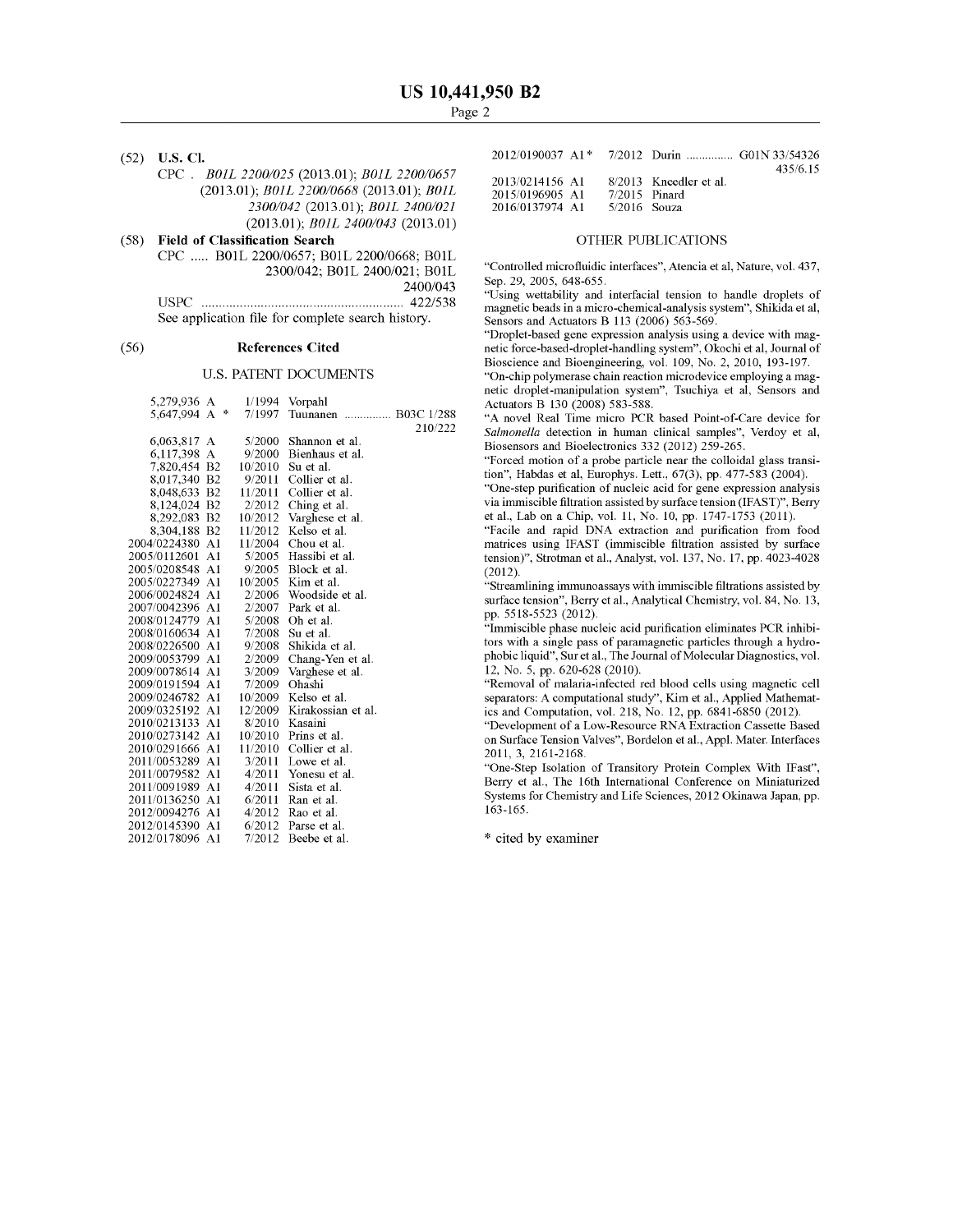





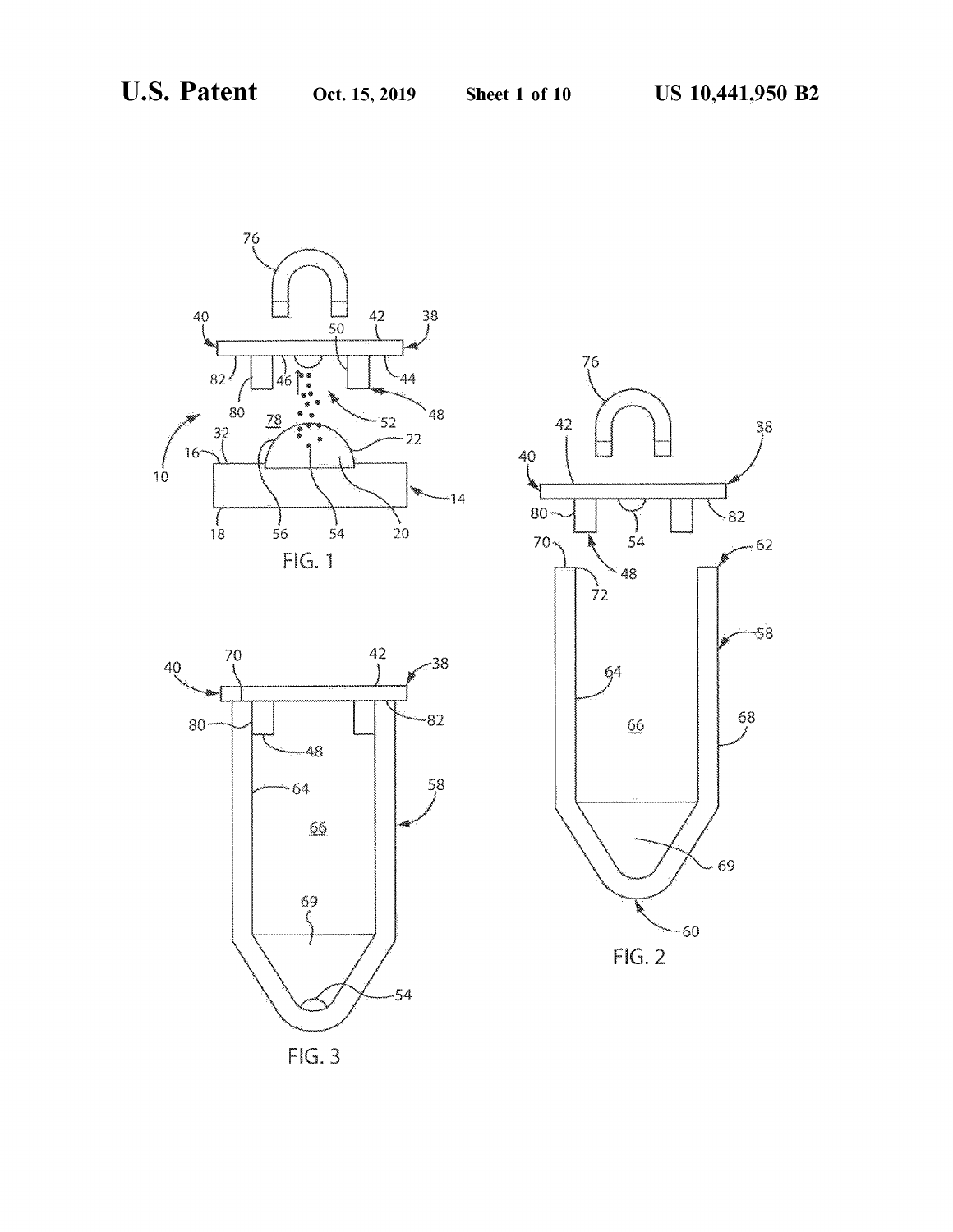





FIG. 6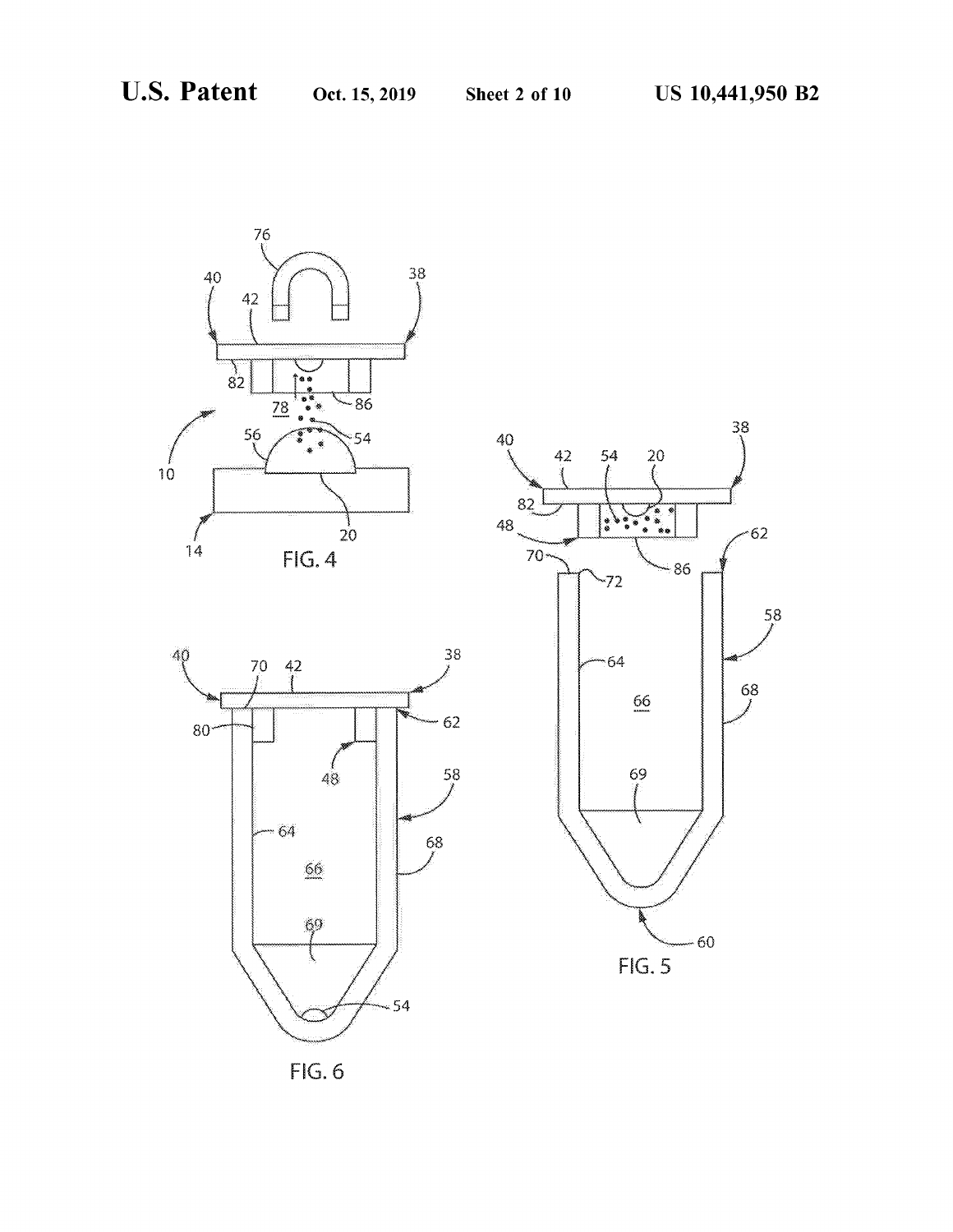



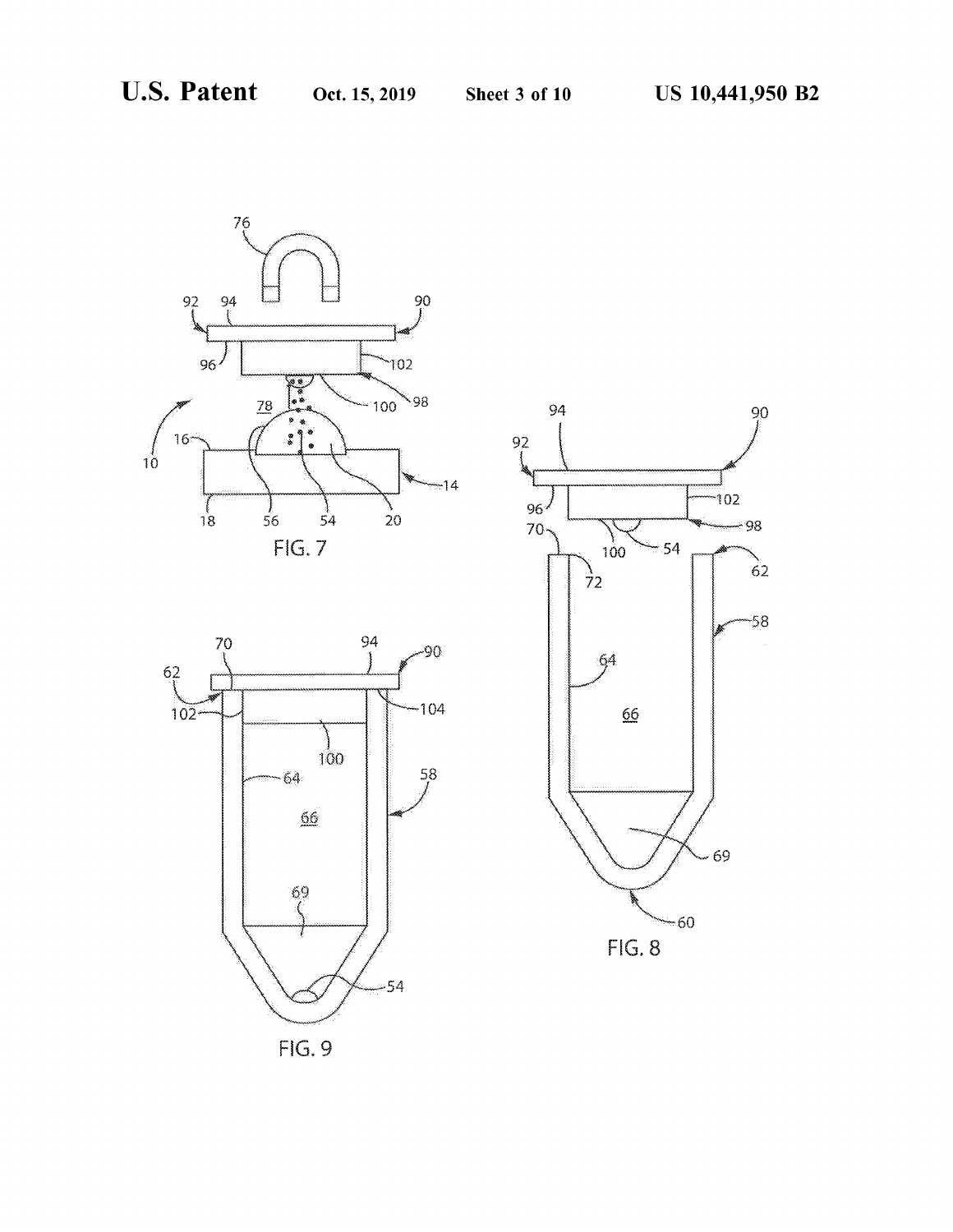





FlG. 12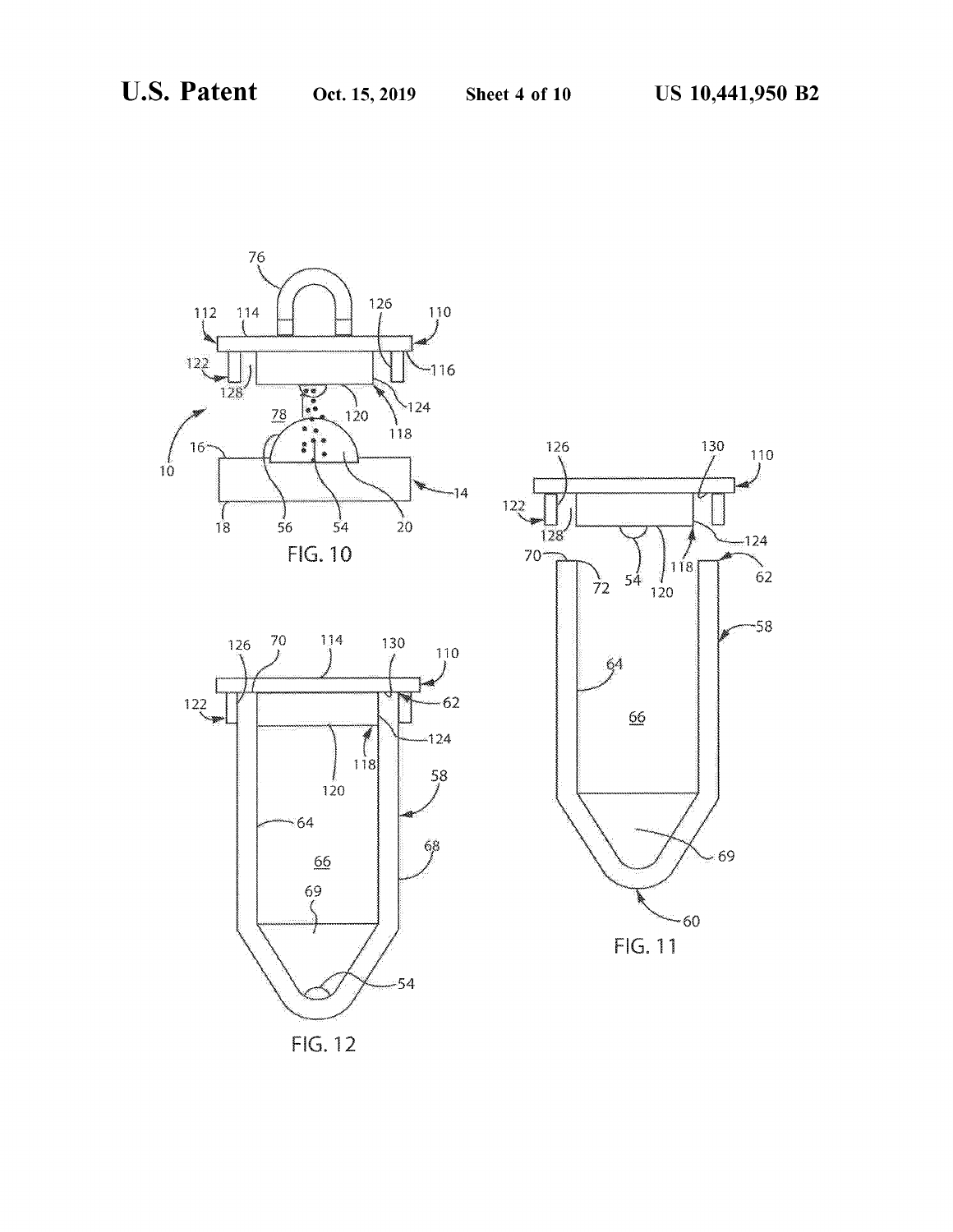

FIG. 15

54

-60

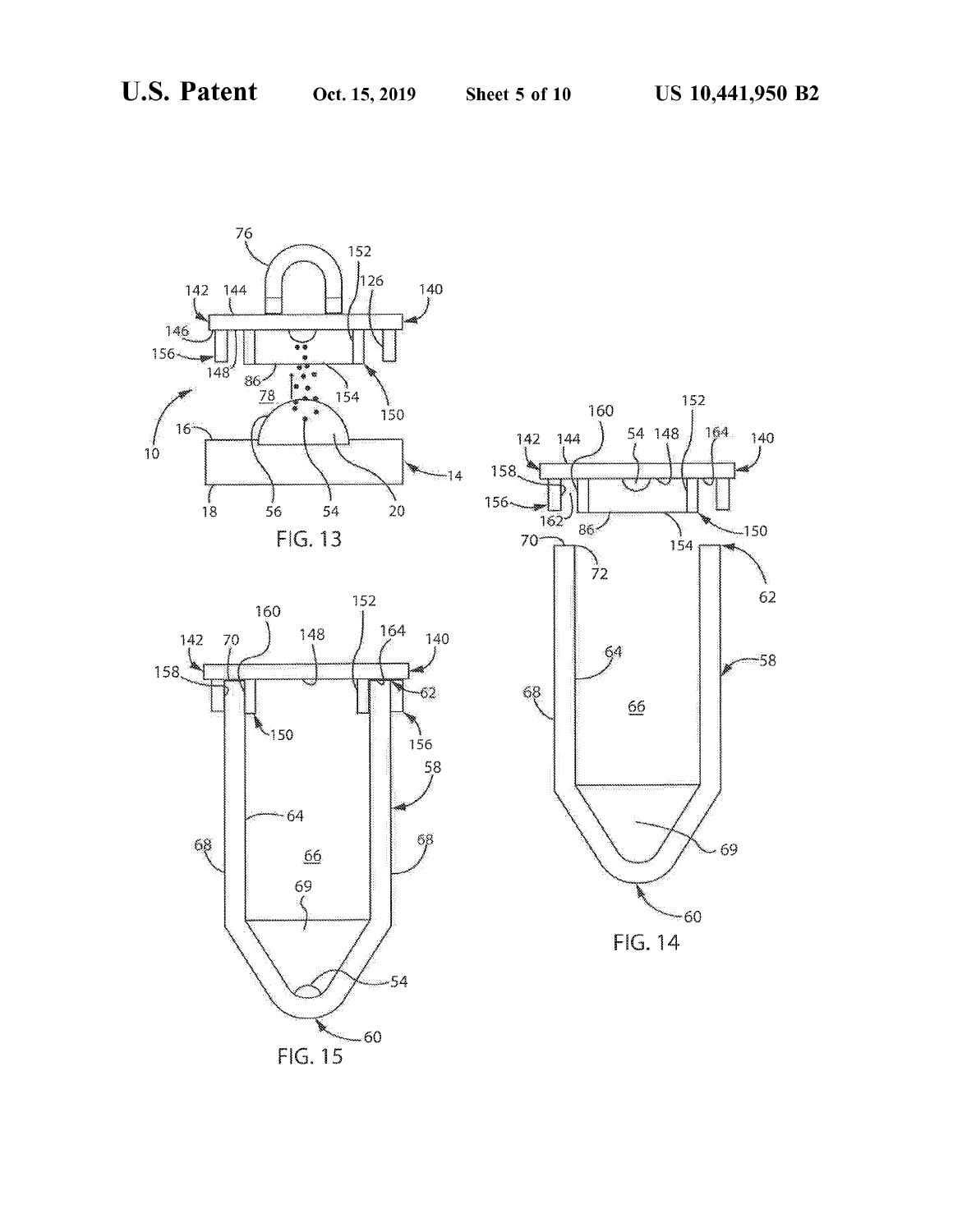

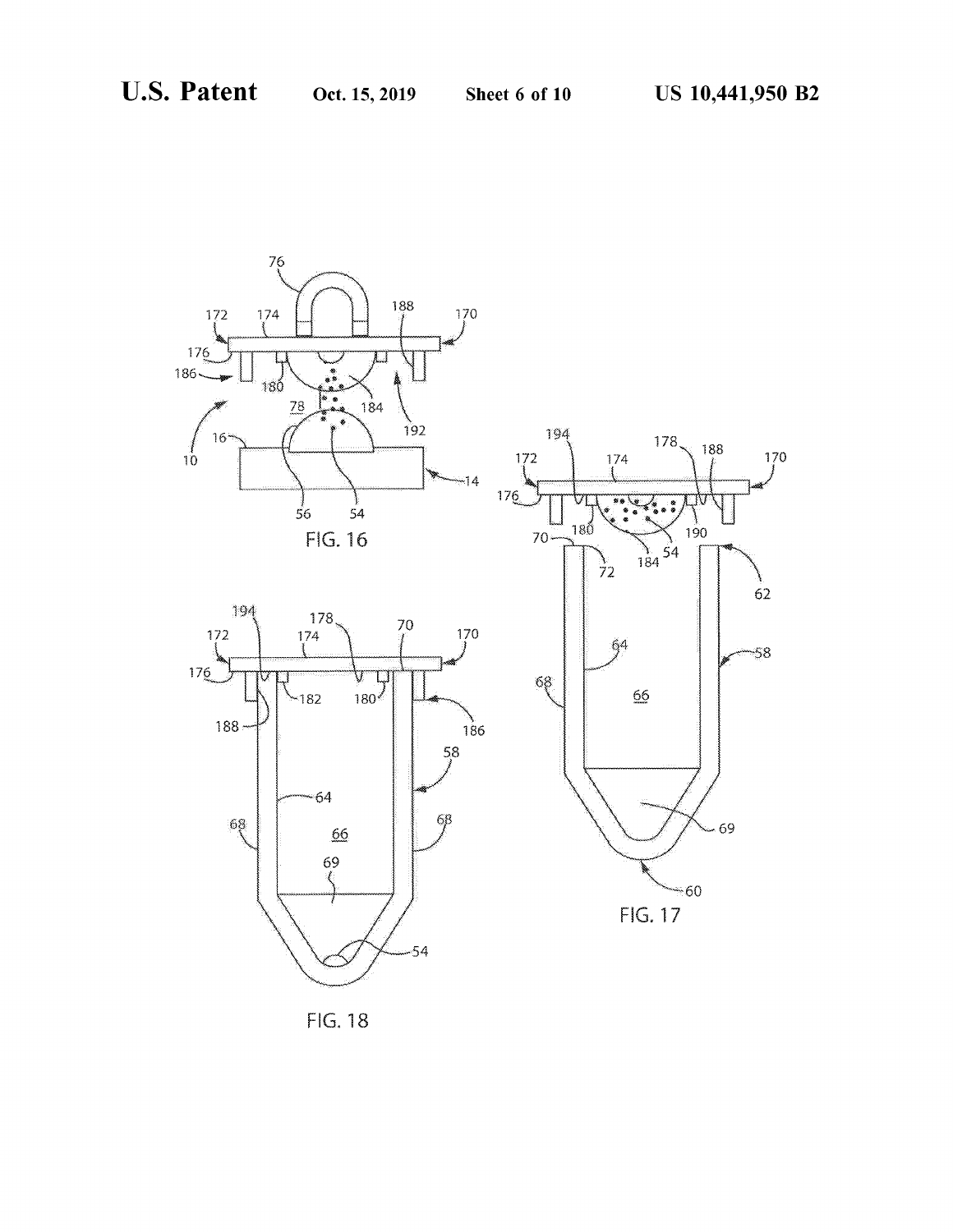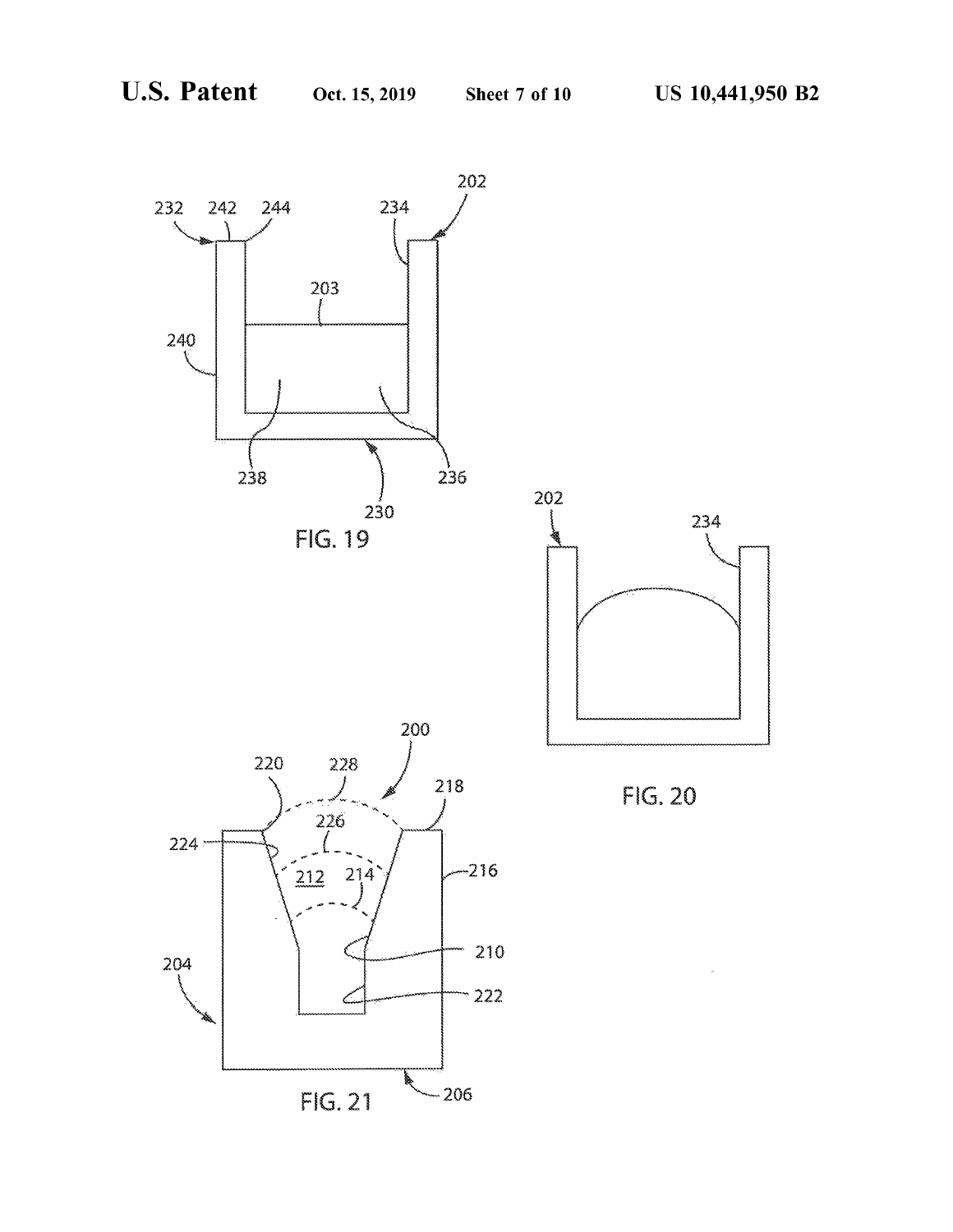







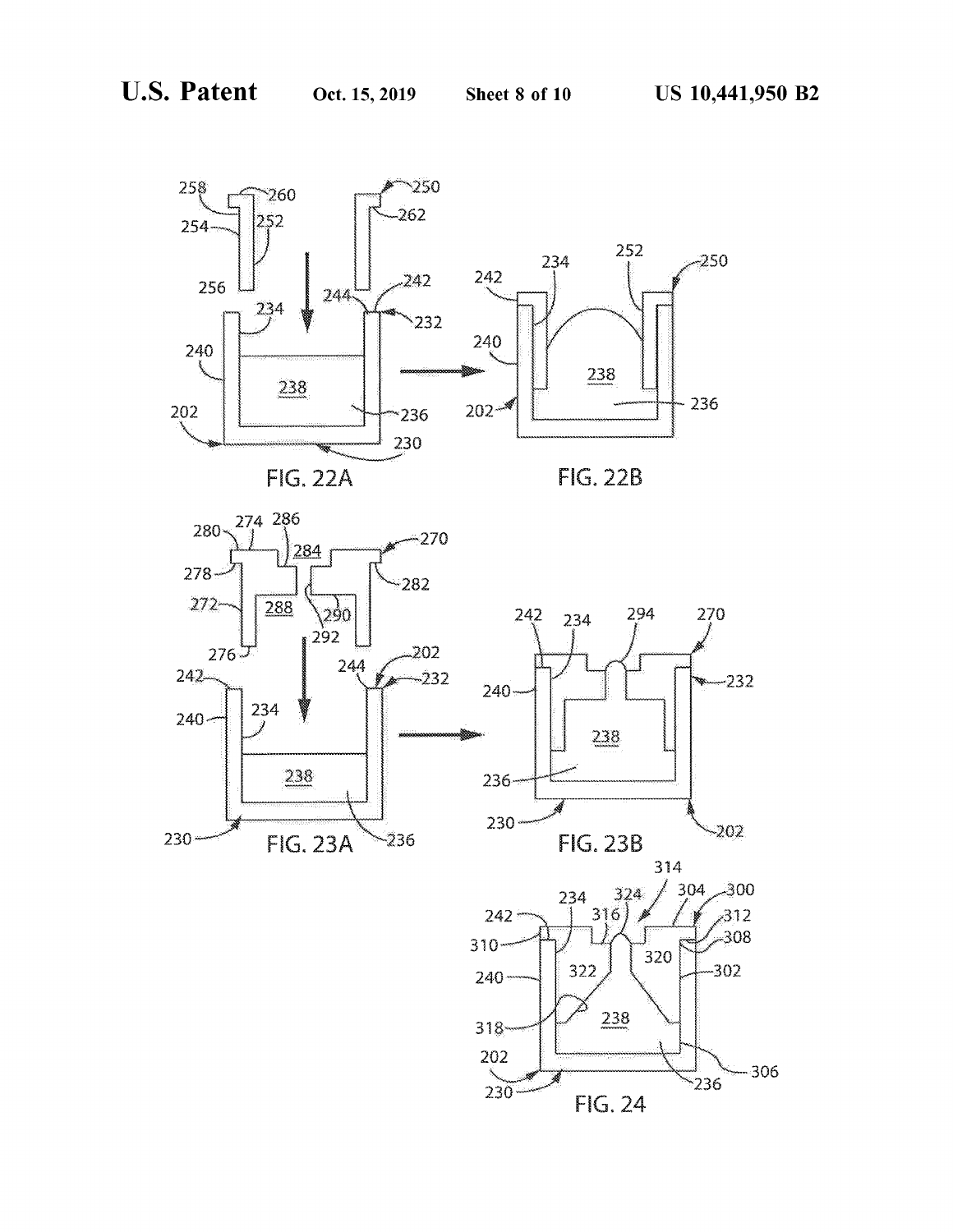











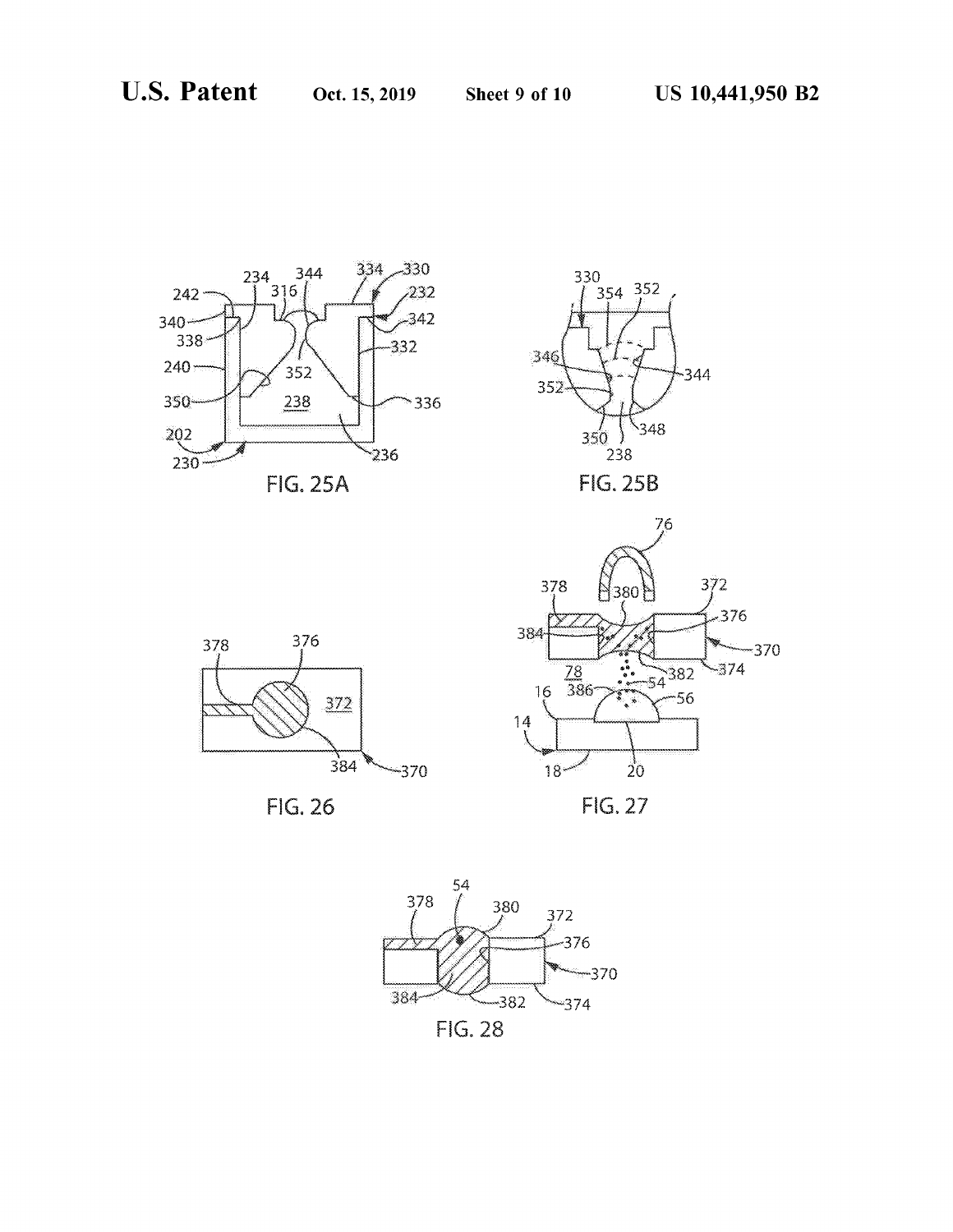

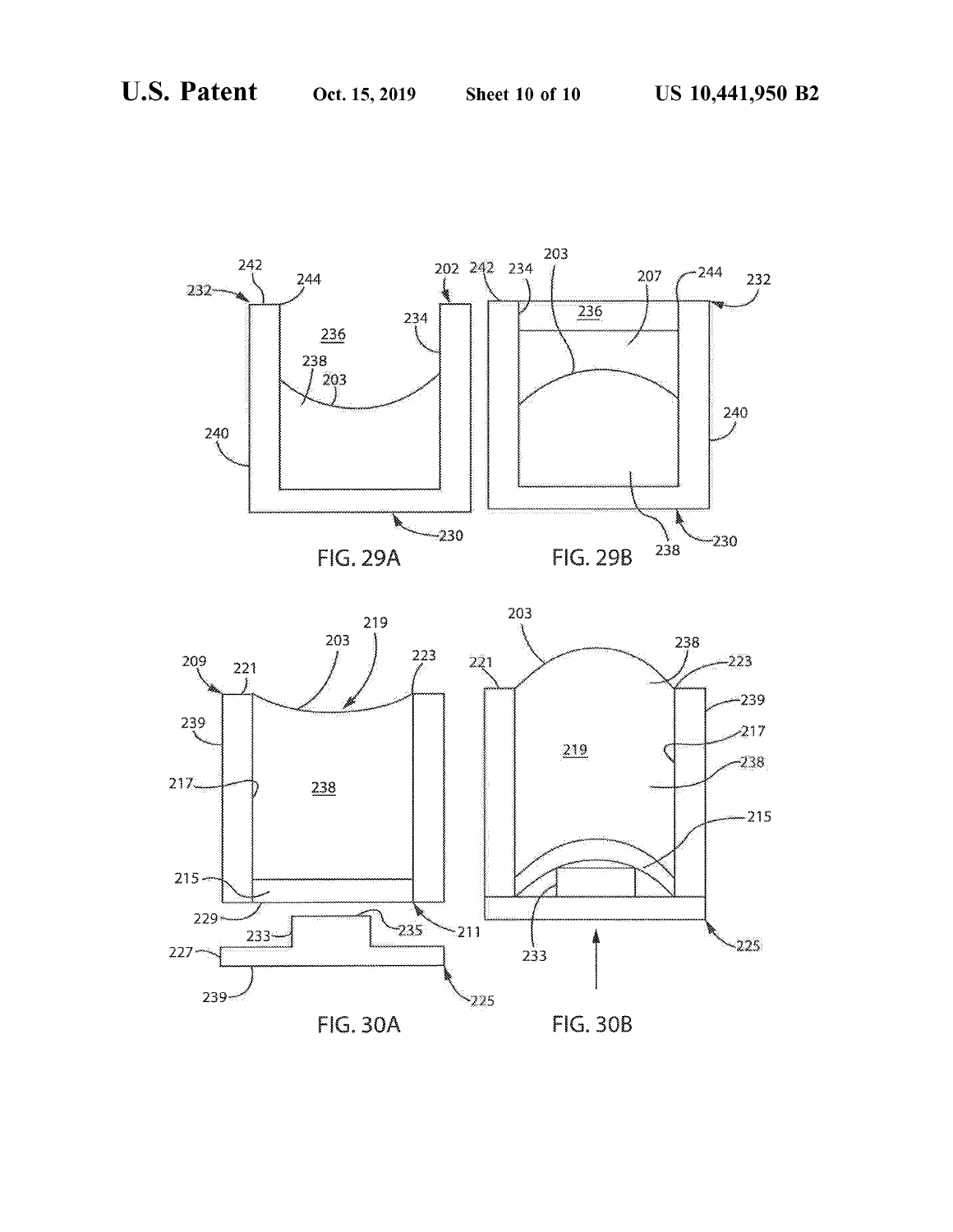# **METHOD FOR TRANSFERRING A TARGET BETWEEN LOCATIONS**

This application is a division of U.S. application Ser. No. 14/154,695, filed Jan. 14, 2014, the entirety of which is incorporated herein.

#### REFERENCE TO GOVERNMENT GRANT

This invention was made with govermnent support under CA160344 awarded by the National Institutes of Health and WSlXWH-09-1-0192 awarded by the ARMY/MRMC. The govermnent has certain rights in the invention.

### FIELD OF THE INVENTION

The present invention relates generally to the transfer of 20 a target, such as an analyte, between locations, and in particular, to a device and a method for transferring the target from a first location, e.g. a drop, a test tube, a well of a microfluidic device, a microwell of a conventional well includes a transfer surface having a first region for receiving plate or the like, to a second location, e.g. a test tube, a well of a microfluidic device, a microwell of a conventional well plate or the like, to enable further downstream processing of the target.

#### BACKGROUND AND SUMMARY OF THE INVENTION

biochemical technology wherein a specific region of a Deoxyribonucleic acid (DNA) strand (the DNA target) is 35 amplified across several orders of magnitude to generate copies of a particular DNA sequence. PCR has become a common and indispensable technique used in medical and biological research labs for a variety of applications. However, the methods of isolating/preparing samples of the DNA 40 target for PCR that are commonly in use are both time consuming and tedious.

Recent technological developments have accelerated the purification process. By way of example, Beebe et al., United States Patent Application Publication No. 2011/ 45 0213133, incorporated by reference herein in its entirety, discloses a device and a method for facilitating extraction of a fraction such as a DNA target from a biological sample. The biological sample includes non-desired material and a fraction-bound solid phase substrate. The device includes an 50 input zone for receiving the biological sample therein and a phase-gate zone for receiving an isolation buffer therein. An output zone receives a reagent therein. A force is movable between a first position adjacent the input zone and a second position adjacent the output zone. The force urges the 55 fraction-bound solid phase substrate from the input zone, through the phase-gate zone and into the output zone.

While functional for its intended purpose, the Beebe et al., '133 publication does not contemplate a specific structure for integrating the device disclosed therein with instruments, 60 such as PCR machines, light cyders, or thermocyclers, for downstream analysis. Current methods of integration involve transferring the DNA target via pipetting to a tube, strip tubes, or a well plate which is compatible with the plethora of instruments available for downstream analysis 65 and processing. It can be appreciated that it would be highly desirable to provide a device that directly integrates with

existing tubes, strip tubes, and well plates and that streamlines the process for transferring the DNA target from the device disclosed in the Beebe et al., '133 publication (as well CROSS-REFERENCE TO RELATED<br>  $\triangle$ PPI ICATION  $\triangle$ PPI ICATION  $\triangle$ APPLICATION 5 available for downstream analysis.

> Therefore, it is a primary object and feature of the present invention to provide a device and a method for transferring a target between locations.

It is a further object and feature of the present invention 10 to provide a device and a method for transferring a target that allows for the simple integration of a microfluidic device with instruments, such as PCR machines, light cyclers, mass spectrometers, spectrophotomers, or thermocyclers, for downstream analysis.

It is a still a further object and feature of the present invention to provide a device and a method for transferring a target between locations which is simple to use and inexpensive to manufacture.

In accordance with the present invention, a device is provided for transferring a target from a first location to a second location. The target is bound to solid phase substrate to form a target bound solid phase substrate. The device the target bound solid phase substrate thereon for transfer. The transfer surface is movable between a first position wherein the transfer surface is aligned with the first location and spaced therefrom by a distance and a second position wherein the transfer surface is aligned with the second 30 location. An aligmnent structure aligns the transfer surface with respect to the second fluid with the transfer surface in the second location. A force is movable between an attrac-As is known, polymerase chain reaction (PCR) is a tion position wherein the target bound solid phase substrate are drawn toward the first region of the transfer surface and a discharge position wherein the target bound solid phase substrate are freed of the force. The force may be magnetic.

> It is contemplated for a first fluid to be received in a sample container at the first location. The inner surface of the sample container can be hydrophobic which causes the first fluid in the sample container to have a non-concave meniscus. Alternatively, an insert may be receivable in the sample container along the inner surface thereof. The insert causes the first fluid in the sample container to have a non-concave meniscus. A second fluid may received in a receptacle at the second location.

> The alignment structure includes a plate. The transfer surface extends along a first side of the plate and overlaps the upper edge of the receptacle with the transfer surface in the second position. In addition, the alignment structure may include a wall depending from the transfer surface. The wall may have an inner surface that defines the first region of the transfer surface and an outer surface engageable with the inner surface of the receptacle with the transfer surface in the second position. The aligmnent structure may also include a second wall depending from the transfer surface. The second wall has an inner surface engageable with the outer surface of the receptacle with the transfer surface in the second position and an outer surface. Alternatively, an inner surface of the wall depending from the transfer surface may be engageable with the outer surface of the receptacle with the transfer surface in the second position and an outer surface. The first region of the transfer surface may include a pinning element extending about the outer periphery thereof. The pinning element retains transfer fluid in the first region of the transfer surface. The plate includes an upper surface on a second side thereof. The force is adjacent the upper surface of the plate with the force in the attraction position.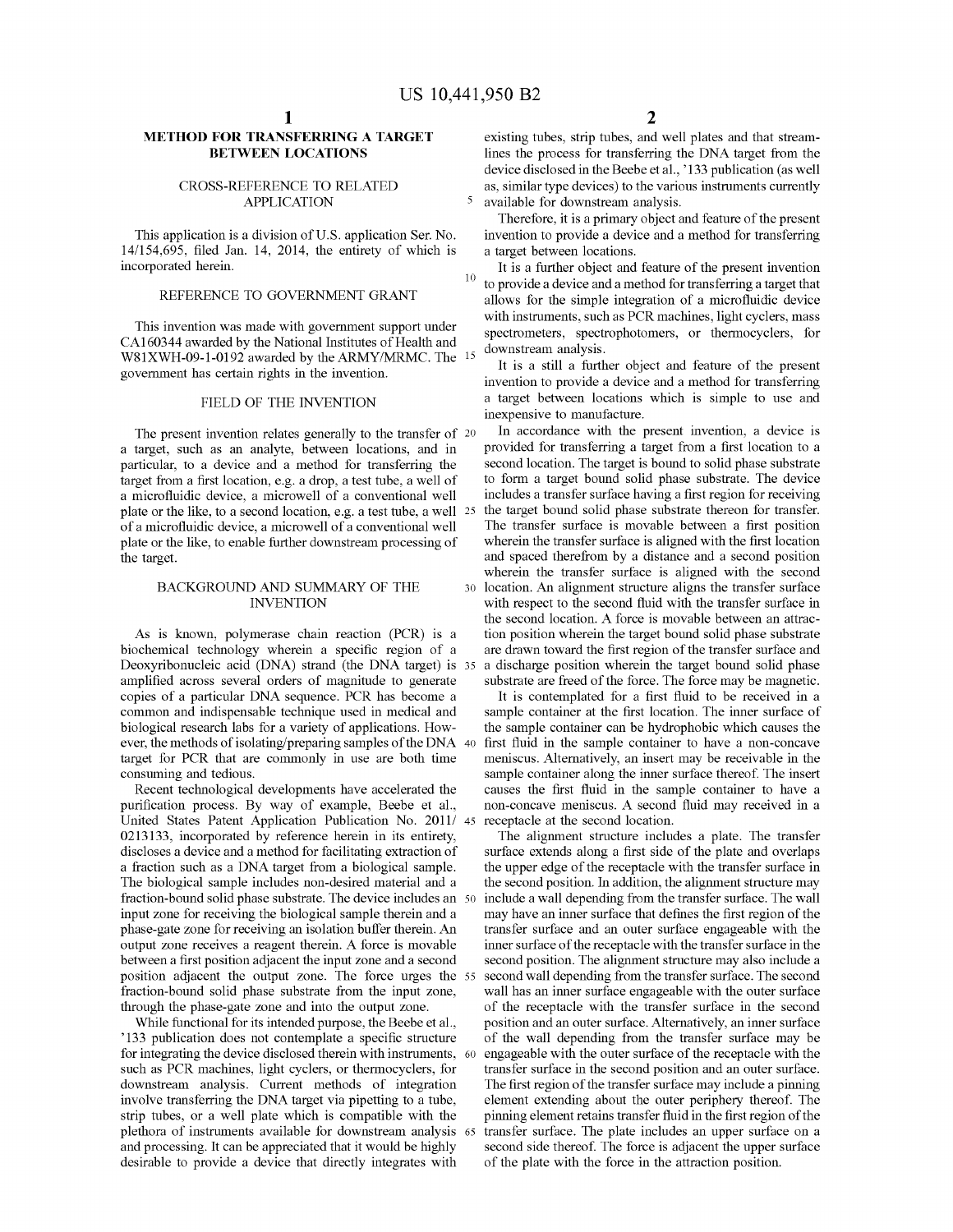In an alternate embodiment, the aligmnent structure may include a plate and a transfer element depending a first side thereof. The transfer element terminates at the transfer surface and has an outer surface engageable with the inner surface of the receptacle with the transfer surface in the <sup>5</sup> second position. In addition, the first side of the plate is engageable with the upper edge of the receptacle with the transfer surface in the second position.

An intermediate fluid may be disposed between the transfer surface and the first location. In such arrangement, the target bound solid phase substrate passes through the intermediate fluid as the target bound solid phase substrate are drawn from the first location to the first region of the transfer surface.

In accordance with a further aspect of the present inven- drawn from the first fluid to the transfer region. tion, a device is provided for transferring a target from a first fluid at a first location to a second location. The target is bound to solid phase substrate to form target bound solid phase substrate. The device includes a means for forming a  $_{20}$ non-concave meniscus with the first fluid. A transfer region receives the target bound solid phase substrate for transfer. The transfer region is movable between a first position wherein the transfer region is aligned with the meniscus of the first fluid and spaced therefrom and a second position 25 wherein the transfer region is aligned with the second location. An aligmnent structure aligns the transfer region with respect to the receptacle with the transfer region in the second position. A force is movable between an attraction position wherein the target bound solid phase substrate are 30 drawn toward the first region of the transfer surface and a discharge position wherein the target bound solid phase substrate are freed of the force.

The first fluid may be received in a sample container. The forming means may include an inner surface of the sample 35 container being hydrophobic, thereby causing the first fluid in the sample container to have the non-concave meniscus. Alternatively, forming means may including an insert receivable in the sample container along the inner surface thereof. The insert causes the first fluid in the sample 40 container to have the non-concave meniscus.

An intermediate fluid may be disposed between the transfer region and the first fluid. The target bound solid phase substrate passes through the intermediate fluid as the target bound solid phase substrate are drawn from the first fluid to 45 the transfer region.

The alignment structure includes a plate and receptacle is provide at the second location. The transfer region extends along a first side of the plate and the plate overlaps the upper edge of the receptacle with the transfer region in the second 50 position. The alignment structure may also include a wall depending from the transfer first side of the plate. The wall is engageable with the receptacle with the transfer region in the second position. Transfer fluid may be provided at the outer periphery of the transfer region. The pinning element retains the transfer fluid in the transfer region.

In accordance with a further aspect of the present invention, a method is provided for transferring a target from a first fluid at a first location to a second location. The target 60 is bound to solid phase substrate to form target bound solid phase substrate. The method includes the steps of forming a non-concave meniscus with the first fluid and drawing the target bound solid phase substrate from the first fluid into a transfer region of a transfer device. The transfer region is 65 aligned with the second fluid. The target bound solid phase substrate is released and passes to the second location.

**3 4** 

The step of forming the non-concave meniscus with the first fluid may include the additional steps of depositing the first fluid in a sample container and inserting an insert into the sample container, the insert causing the first fluid in the sample container to form the non-concave meniscus. Alternatively, the step of forming the non-concave meniscus with the first fluid may include the additional step of depositing the first fluid in a sample container having a hydrophobic inner surface. The hydrophobic inner surface causes the first fluid in the sample container to form the non-concave meniscus. It is contemplated to position an intermediate fluid between the first fluid and the transfer region, and pass the target bound solid phase substrate through the interme-<sub>15</sub> diate fluid as the target bound solid phase substrate are

# BRIEF DESCRIPTION OF THE DRAWINGS

The drawings furnished herewith illustrate a preferred construction of the present invention in which the above aspects, advantages and features are clearly disclosed as well as others which will be readily understood from the following description of the illustrated embodiments.

In the drawings:

FIG. **1** a schematic, cross-sectional view of a first portion of a device in accordance with the present invention;

FIG. **2** an exploded, schematic, cross-sectional view of a second portion of the device of the present invention;

FIG. **3** is a schematic, cross-sectional view of the second portion of the device of the present invention;

FIG. **4** a schematic, cross-sectional view of a first portion of a first alternate embodiment of a device in accordance with the present invention;

FIG. **5** an exploded, schematic, cross-sectional view of a second portion of the device of FIG. **4;** 

FIG. **6** is a schematic, cross-sectional view of the second portion of the device of FIG. **4;** 

FIG. **7** a schematic, cross-sectional view of a first portion of a second alternate embodiment of a device in accordance with the present invention;

FIG. **8** an exploded, schematic, cross-sectional view of a second portion of the device of FIG. **7;** 

FIG. **9** is a schematic, cross-sectional view of the second portion of the device of FIG. **7;** 

FIG. **10** a schematic, cross-sectional view of a first portion of a third alternate embodiment of a device in accordance with the present invention;

FIG. **11** an exploded, schematic, cross-sectional view of a second portion of the device of FIG. **10;** 

FIG. **12** is a schematic, cross-sectional view of the second portion of the device of FIG. **10;** 

transfer region and a pinning element may extend about the 55 of a fourth alternate embodiment of a device in accordance FIG. **13** a schematic, cross-sectional view of a first portion with the present invention;

> FIG. **14** an exploded, schematic, cross-sectional view of a second portion of the device of FIG. **13;**

> FIG. **15** is a schematic, cross-sectional view of the second portion of the device of FIG. **13;**

> FIG. **16** a schematic, cross-sectional view of a first portion of a fifth alternate embodiment of a device in accordance with the present invention;

> FIG. **17** an exploded, schematic, cross-sectional view of a second portion of the device of FIG. **16;**

> FIG. **18** is a schematic, cross-sectional view of the second portion of the device of FIG. **16;**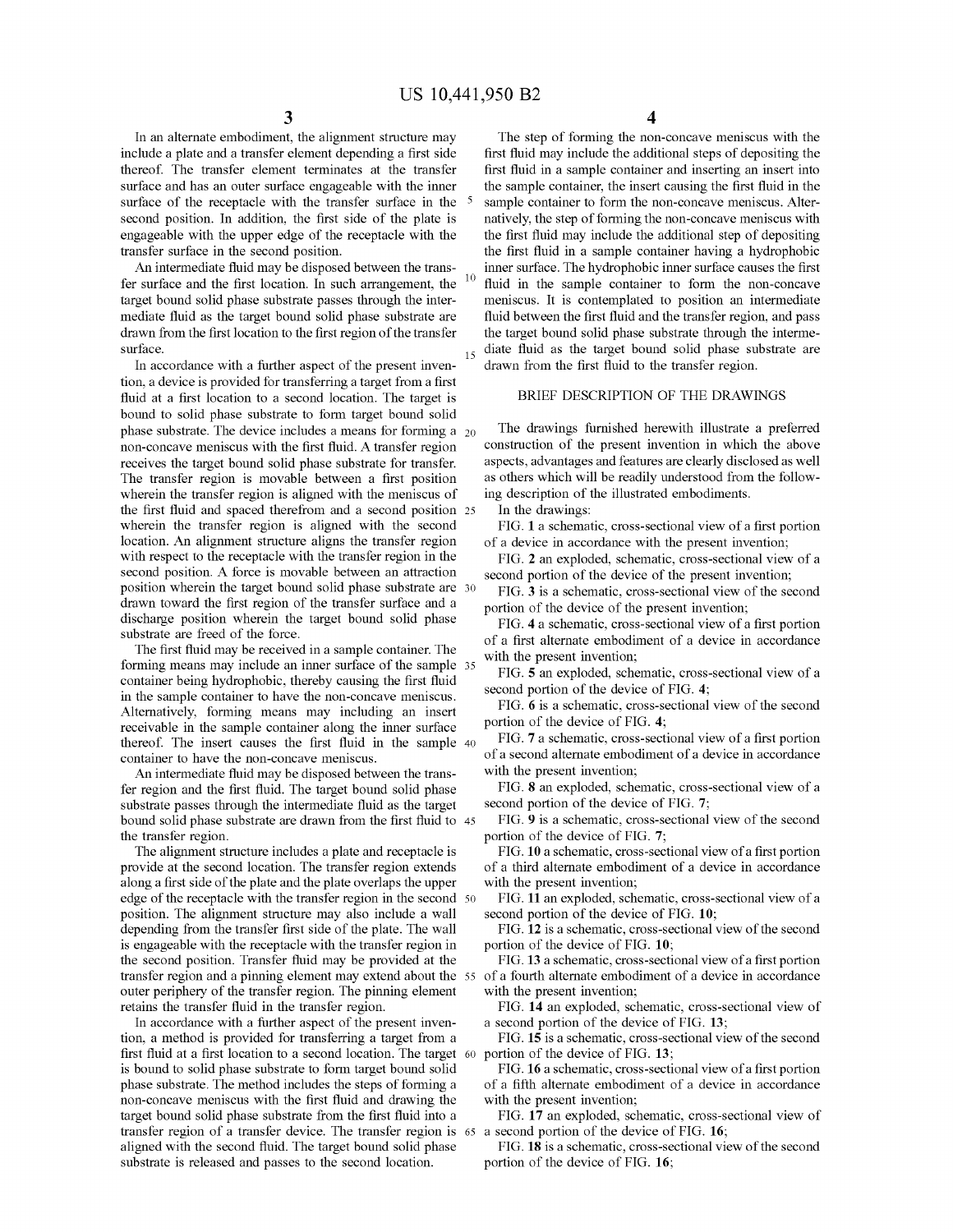FIG. **19** is a schematic, cross-sectional view of a first embodiment of a sample container for use in conjunction with the device of the present invention;

FIG. **20** is a schematic, cross-sectional view of a second embodiment of a sample container for use in conjunction <sup>5</sup> with the device of the present invention;

FIG. **21** is a schematic, cross-sectional view of a third embodiment of a sample container for use in conjunction with the device of the present invention;

FIG. *22a* is an exploded, schematic, cross-sectional view of a first embodiment of an adaptor receivable within the sample container of FIG. **19;** 

FIG. *22b* is a schematic, cross-sectional view of the first embodiment of the adaptor of FIG. *22a* received within the sample container of FIG. **19;** 

FIG. **23a** is an exploded, schematic, cross-sectional view of a second embodiment of an adaptor receivable within the sample container of FIG. **19;** 

FIG. 23b is a schematic, cross-sectional view of the <sub>20</sub> second embodiment of the adaptor of FIG. **23a** received within the sample container of FIG. **19;** 

FIG. **24** is a schematic, cross-sectional view of a third embodiment of the adaptor received within the sample container of FIG. **19;** 

FIG. **25a** is a schematic, cross-sectional view of a fourth embodiment of the adaptor received within the sample container of FIG. **19;** 

FIG. **25b** is an enlarged, schematic, cross-sectional view showing a portion of the adaptor of FIG. **25a;** 

FIG. **26** is a top plan view of an intermediate fluid layer for use with the device of the present invention;

FIG. **27** is a cross-section view the intermediate fluid layer of FIG. **26** with the fluid therein in a first configuration;

FIG. **28** is a cross-section view the intermediate fluid layer 35 of FIG. **26** with the fluid therein in a second configuration;

FIG. *29a* is a schematic, cross-sectional view of a fourth embodiment of a sample container for use in conjunction with the device of the present invention;

FIG. 29*b* is a schematic, cross-sectional view of the fourth 40 embodiment of the sample container of FIG. *29a* in operation;

FIG. **30a** an exploded, schematic, cross-sectional view of a fifth embodiment of a sample container for use in conjunction with the device of the present invention; and

FIG. **30b** is a schematic, cross-sectional view of the fifth embodiment of a sample container in operation.

# DETAILED DESCRIPTION OF THE DRAWINGS

Referring to FIGS. **1-3,** a first embodiment device for transferring a targeted fraction, such as an analyte or the like, from a first location, such as a first fluid or a first surface to a second location such as a second fluid or a second surface in accordance with the present invention is generally designated by the reference numeral **10.** In the depicted embodiment, device **10** includes lower plate **14** having upper and lower surfaces **16 and 18,** respectively. Except as hereinafter described, upper surface **16** of lower plate **14** is hydrophobic. Upper surface **16** of lower plate **14** includes first region **20** defined by edge **22** such that first region **20** has a generally circular configuration. However, other configurations are contemplated as being within the scope of the present invention. It is intended for first region **20** to retain a selected first fluid thereon, as hereinafter described. As such, it is contemplated for first region **20** to be hydrophilic. Further, it is noted that the portion of upper surface **16** of

**6** 

lower plate **14** outside of first region **20** defines hydrophobic region **32** of upper surface **16** of lower plate **14.** 

Device **10** further includes transfer mechanism **38.** Transfer mechanism **38** includes upper plate **40** having upper and 5 lower surfaces **42** and **44,** respectively. Except as hereinafter described, lower surface **44** of upper plate **40** is hydrophobic. Lower surface **44** of upper plate **40** includes first region **46** defined by generally cylindrical sidewall **48** depending from lower surface **44** of upper plate **40** such that first region 10 **46** has a generally circular configuration. As described, inner surface **50** of cylindrical sidewall **48** defines retention well **52,** for reasons hereinafter described. It can be appreciated that other configurations of first region **46,** cylindrical sidewall **48** and retention well **52** are contemplated as being within the scope of the present invention. By way of example, first region **46** may retain a selected fluid thereon and within retention well **52,** as hereinafter described. As such, it is contemplated for first region **46** to be hydrophilic. It is further contemplated for inner surface **50** to be hydro-20 philic so as to facilitate the retention of the selected fluid in retention well **52.** 

It is intended to utilize device **10** to transfer a targeted fraction, such as an analyte, DNA, RNA, proteins, small molecules, nucleic acids, whole cells and/or the like, from a 25 first fluid to a second fluid provided for in receptacle **58,**  such as a test tube or an individual well of a well plate. Referring to FIG. **2,** receptacle **58** includes a first closed end **60** and second open end **62.** Inner surface **64** of receptacle **58** defines chamber **66** for receiving second fluid **69** therein. 30 Receptacle **58** is further defined by outer surface **68** and by upper edge **70,** which extends between inner and outer surfaces **64** and **68,** respectively, and which defines opening **72** in open end **62.** Opening **72** allows for fluid communication with the interior of chamber **66** of receptacle **58.** 

In order to prepare the first fluid for extraction of the targeted fraction, an appropriate reagent is added to the first fluid and mixed such that the targeted fraction binds to a solid phase substrate in the reagent to form target bound solid phase substrate **54.** It is contemplated for the solid phase substrate to be attracted to a corresponding force. For example, the solid phase substrate may be a paramagnetic material attracted to a corresponding magnetic field. Other non-magnetic mechanisms such as gravity, optical force, ultrasonic actuation or the like are contemplated as being 45 within the scope of the present invention.

Once mixed with the reagent, drop **56** of the first fluid is deposited on first region **20** of lower plate **14,** in any conventional matter such as by a micropipette or like. In order to facilitate the transfer of target bound solid phase 50 substrate **54** from drop **56** to transfer mechanism **38,** as hereinafter described, it is necessary for drop **56** to have a non-concave-shaped meniscus such that target bound solid phase substrate **54** cluster at the center or the apex of drop **56.** By way of example, it is noted that drop **56** has a generally concave meniscus. Thereafter, transfer mechanism **38** is positioned such that retention well **52** is axially aligned with first region **20** of lower plate **14,** and hence, with drop **56.** Lower surface **44** of upper plate **40** may be spaced from drop **56** by air gap **78** or in engagement with air gap **78**  without deviating from the scope of the present intention. A single magnet **76** is positioned adjacent upper surface **42** of upper plate **40.** It is contemplated for magnet **76** to be axially movable between a first position wherein magnet **76** is adjacent to upper surface **42** of upper plate **40** and a second 65 position wherein magnet **76** is axially spaced from upper surface **42** of upper plate **40,** for reasons hereinafter described. With magnet **76** in the first position, as heretofore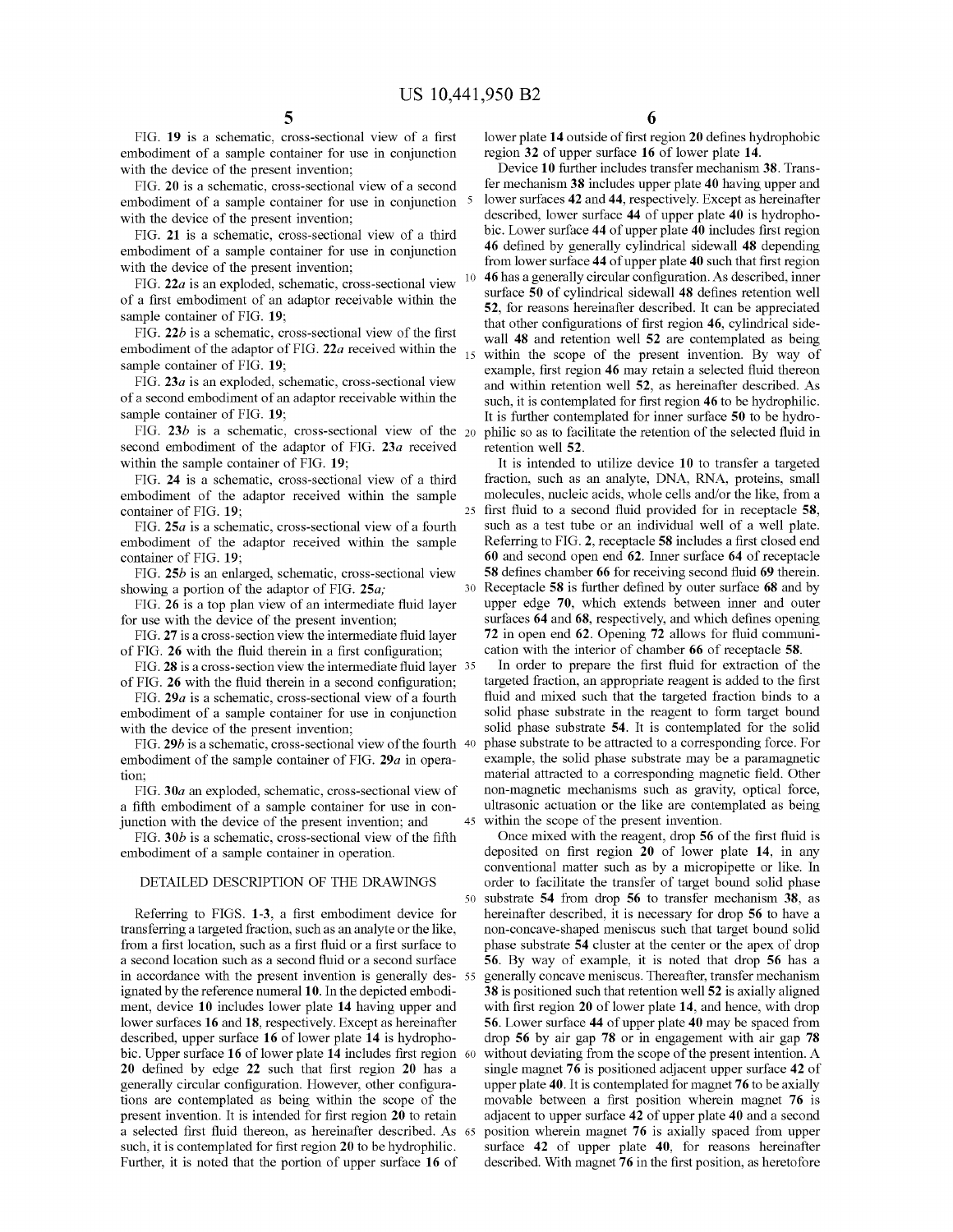described, magnet **76** magnetically attracts target bound solid phase substrate **54** in drop **56** and draws target bound solid phase substrate **54** toward first region **46** of transfer mechanism **38.** More specifically, the magnetic force generated by magnet **76** draws target bound solid phase substrate **54** from drop **56** through air gap **78** to first region **46.**  Any undesired ( or unbound) material in drop **56** is retained therein by surface tension.

Once target bound solid phase substrate **54** is captured by transfer mechanism **38,** it is contemplated that the hydrophilic nature of first region **46** of lower surface **44** of upper plate **40** of transfer mechanism **38** retain target bound solid phase substrate **54** thereon without the need for the magnetic force of magnet **76.** As such, magnet **76** may be moved to the second position as transfer mechanism **38** is moved into a mating relationship with receptacle **58,** FIG. **3.** Alternatively, magnet **76** and transfer mechanism **38** may be moved in unison to retain target bound solid phase substrate **54** on first region **46** of lower surface **44** of upper plate **40** of transfer mechanism **38** to receptacle **58.** Further, it is noted that cylindrical sidewall **48** acts to adequately space target bound solid phase substrate **54** from inner surface **64** of receptacle **58** to prevent smearing, leaking or other loss at the interface thereof.

Transfer mechanism **38** is moved to a position wherein retention well **52** thereof is axially aligned with opening **72**  in open end **62** of receptacle **58,** FIG. **2.** Transfer mechanism **38** is then urged by a user into open end **62** of receptacle **58**  such that outer surface **80** of cylindrical sidewall **48** of transfer mechanism **38** engages inner surface **64** of receptacle **58** in a mating relationship and such that portion **82** of lower surface **44** of upper plate **40** of transfer mechanism **38**  which extends radially outwardly of cylindrical sidewall **48**  engages upper edge **70** of receptacle **58** so as to isolate the interior of chamber **66** of receptacle **58** from the external environment, FIG. **3.** It can be appreciated that cylindrical wall **48** acts to align transfer mechanism **38** with respect to opening **72** in open end **62** of receptacle **58.** 

If present, magnet **76** may be moved to the second position prior to or after transfer mechanism **38** is interconnected to receptacle **58,** as heretofore described. With magnet **76** in the second position, magnet **76** no longer magnetically attracts target bound solid phase substrate **54,**  thereby allowing target bound solid phase substrate **54** to disengage from first region **46** of transfer mechanism **38.** As a result, target bound solid phase substrate **54** is free to disengage from first region **46** of transfer mechanism **38** and fall into the second fluid provided in chamber **66** of receptacle **58.** To facilitate disengagement of target bound solid phase substrate **54** from first region **46** of transfer mechanism **38,** it is contemplated to flick, centrifuge or magnetically attract target bound solid phase substrate **54** into receptacle **58** in order to deposit target bound solid phase substrate **54** within second fluid **69** in chamber **66** of receptacle **58.** 

Referring to FIGS. **4-6,** it is contemplated to fill retention well **52** with selected fluid **86,** e.g. a fluid intended to wash target bound solid phase substrate **54** prior to deposit in the second fluid in chamber **66** of receptacle **58.** More specifically, transfer mechanism **38** is positioned such that retention well **52** is axially aligned with first region **20** of lower plate **14,** and hence, with drop **56.** Fluid **86** may be spaced from drop **56** by air gap **78** or in engagement with air gap **78**  without deviating from the scope of the present intention. Magnet **76** is moved to the first position such that magnet **76**  is positioned adjacent upper surface **42** of upper plate **40** so as to magnetically attract target bound solid phase substrate

**54** in drop **56.** The magnetic force generated by magnet **78**  draws target bound solid phase substrate **54** from drop **56**  through air gap **78** into selected fluid **86** in retention well **52.**  Once again, any undesired ( or unbound) material in drop **56**  is retained therein by surface tension.

Once target bound solid phase substrate **54** is captured by transfer mechanism **38,** it is contemplated that the geometric and/or the hydrophilic natures of first region **46** of lower surface **44** of upper plate **40** of transfer mechanism **38** and inner surface 50 of cylindrical wall 48, coupled with the surface tension of selected fluid **86** in retention well **52,** act to retain target bound solid phase substrate **54** within retention well **52** without the need for the magnetic force of magnet **76.** As such, magnet **76** may be moved to the second 15 position as transfer mechanism **38** is moved into a mating relationship with receptacle **58,** as heretofore described.

With magnet **76** in the second position, magnet **76** no longer magnetically acts on target bound solid phase substrate **54,** thereby allowing target bound solid phase sub-20 strate **54** to disengage from retention well **52** of transfer mechanism **38** and be transferred into chamber **66** of receptacle **58.** To facilitate disengagement of target bound solid phase substrate **54** from retention well **52** of transfer mechanism **38,** it is contemplated to flick centrifuge, or magneti-25 cally attract target bound solid phase substrate **54** into receptacle **58,** thereby urging target bound solid phase substrate **54** (and selected fluid **86)** into second fluid **69** in chamber **66** of receptacle **58.** 

Referring to FIGS. **7-9,** an alternate transfer mechanism 30 for use in connection with device **10** is generally designated by the reference numeral **90.** Transfer mechanism **90**  includes upper plate **92** having upper and lower surfaces **94**  and **96,** respectively. Cylinder **98** depends from lower surface **96** of upper plate **92** and terminates at an end surface 100 which lies in a plane generally parallel to lower surface **96.** End surface **100** may hydrophilic and is adapted for receiving target bound solid phase substrate **54** thereon.

In operation, transfer mechanism **90** is positioned such that cylinder **98,** and hence end surface **100,** is axially 40 aligned with first region **20** of lower plate **14,** and hence, with drop **56.** End surface **100** of cylinder **98** may be spaced from drop **56** by air gap **78** or in engagement with air gap **78**  without deviating from the scope of the present intention. Magnet **76** is positioned adjacent upper surface **94** of upper 45 plate **92.** It is contemplated for magnet **76** to be axially movable between a first position wherein magnet **76** is adjacent to upper surface **94** of upper plate **92** and a second position wherein magnet **76** is axially spaced from upper surface **94** of upper plate **92,** for reasons hereinafter described. With magnet 76 in the first position, as heretofore described, magnet **76** magnetically attracts target bound solid phase substrate **54** in drop **56** and draws target bound solid phase substrate **54** toward end surface **100** of transfer mechanism **90.** More specifically, the magnetic force gen-55 erated by magnet **76** draws target bound solid phase substrate **54** from drop **56** through air gap **78** to end surface **100.**  Any undesired ( or unbound) material in drop **56** is retained therein by surface tension.

Once target bound solid phase substrate **54** is captured by transfer mechanism 90, it is contemplated that the geometric and/or the hydrophilic nature of end surface **100** of cylinder **98** of transfer mechanism **90** retain target bound solid phase substrate **54** thereon without the need for the magnetic force of magnet **76.** As such, magnet **76** may be moved to the second position as transfer mechanism 90 is moved into a mating relationship with receptacle **58.** Alternatively, magnet **76** and transfer mechanism **90** may be moved in unison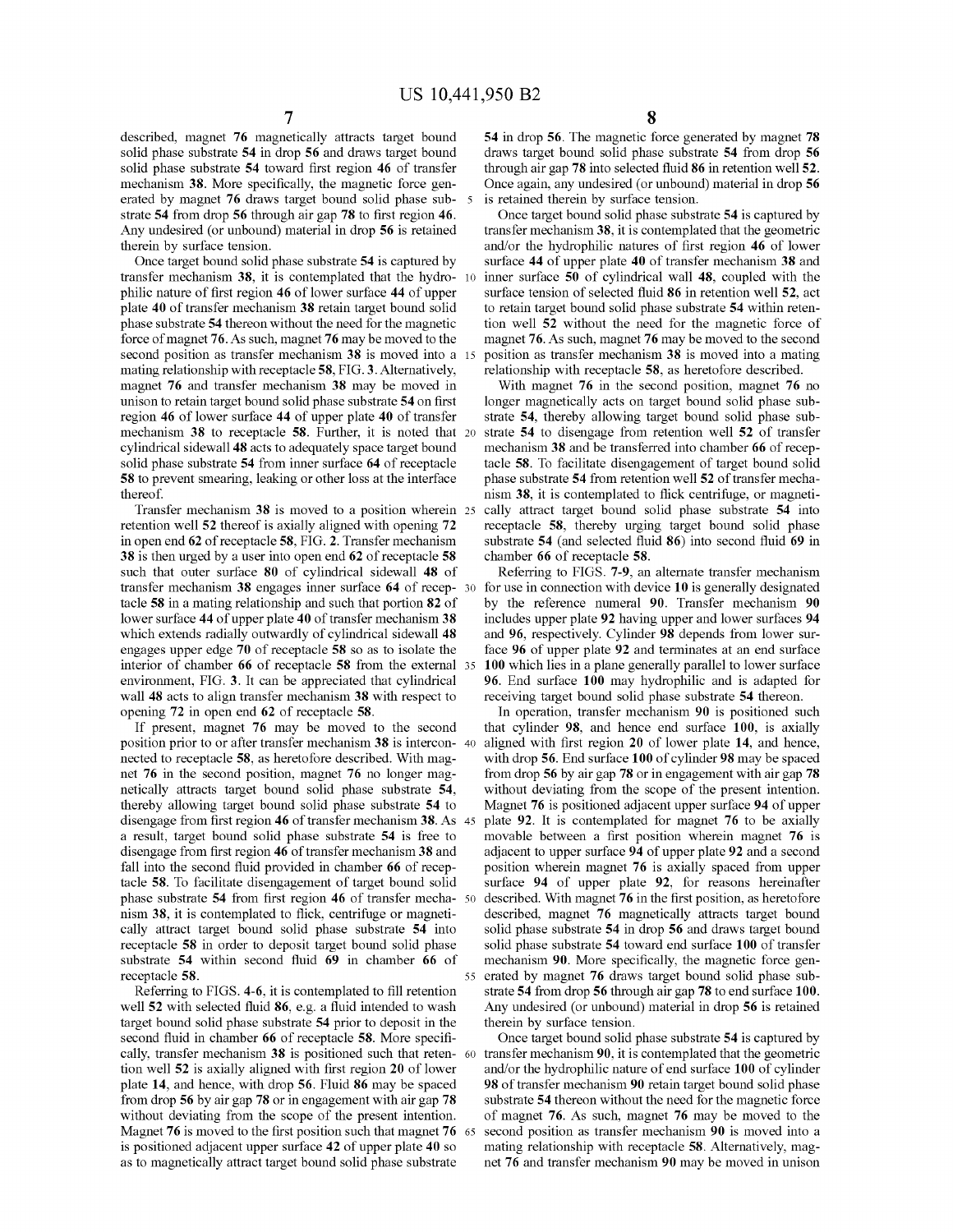to retain target bound solid phase substrate **54** on end surface **100** of transfer mechanism **90** as transfer mechanism **90** is moved to receptacle **58.** 

Transfer mechanism **90** is moved to a position wherein cylinder **98** thereof is axially aligned with opening **72** in open end **62** of receptacle **58,** FIG. **8.** Transfer mechanism **90** is then urged by a user into open end **62** of receptacle **58**  such that outer surface **102** of cylinder **98** of transfer mechanism **90** engages inner surface **64** of receptacle **58** in a mating relationship and such that portion **104** of lower surface **96** of upper plate **92** of transfer mechanism **90** which extends radially outwardly of cylinder **98** engages upper edge **70** of receptacle **58** so as to isolate the interior of chamber **66** of receptacle **58** from the external environment, FIG. **9.** It can be appreciated that cylinder **98** acts to align transfer mechanism **90** with respect to opening **72** in open end **62** of receptacle **58.** 

If present, magnet **76** may be moved to the second position prior to or after transfer mechanism **90** is interconnected to receptacle **58,** as heretofore described. With mag- 20 net **76** in the second position, magnet **76** no longer magnetically attracts target bound solid phase substrate **54,**  thereby allowing target bound solid phase substrate **54** to disengage from end surface **100** of transfer mechanism **90.**  As a result, target bound solid phase substrate **54** is free to 25 disengage from end surface **100** of transfer mechanism **90**  and fall into second fluid **69** provided in chamber **66** of receptacle **58.** To facilitate disengagement of target bound solid phase substrate **54** from end surface **100** of transfer mechanism **90,** it is contemplated to flick or centrifuge 30 receptacle **58,** thereby depositing target bound solid phase substrate **54** within second fluid **69** in chamber **66** of receptacle **58.** 

for use in connection with device **10** is generally designated by the reference numeral **110.** Transfer mechanism **110**  includes upper plate **112** having upper and lower surfaces **114** and **116,** respectively. Cylinder **118** depends from lower surface **116** of upper plate **112** and terminates at an end surface **120** which lies in a plane generally parallel to lower surface **116.** End surface **120** is hydrophilic and is adapted for receiving target bound solid phase substrate **54** thereon. Transfer mechanism **110** further generally cylindrical sidewall **122** depending from lower surface **116** of upper plate **112.** Sidewall **122** includes inner surface **126** which is radially spaced from outer surface **124** of cylinder **118** by a distance generally equal to the radial thickness of upper edge **70** of receptacle **58.** Inner surface **126** of sidewall **122** and **58,** thereby depositing target bound solid phase substrate **54**  outer surface **124** of cylinder **118** define a cavity **128** for receiving open end **62** of receptacle **58,** as hereinafter 50 described.

In operation, transfer mechanism **110** is positioned such that cylinder **118,** and hence end surface **120,** is axially aligned with region **20** of lower plate **14,** and hence, with drop **56.** End surface **120** of cylinder **118** may be spaced from drop **56** by air gap **78** or in engagement with air gap **78**  without deviating from the scope of the present intention. Magnet **76** is positioned adjacent upper surface **114** of upper plate **112.** It is contemplated for magnet **76** to be axially movable between a first position wherein magnet **76** is adjacent to upper surface **114** of upper plate **112** and a second position wherein magnet **76** is axially spaced from upper surface **114** of upper plate **112,** for reasons hereinafter described. With magnet **76** in the first position, as heretofore described, magnet **76** magnetically attracts target bound solid phase substrate **54** in drop **56** and draws target bound solid phase substrate **54** toward end surface **120** of transfer

mechanism **110.** More specifically, the magnetic force generated by magnet **76** draws target bound solid phase substrate **54** from drop **56** through air gap **78** to end surface **120.**  Any undesired ( or unbound) material in drop **56** is retained therein by surface tension.

Once target bound solid phase substrate **54** is captured by transfer mechanism **110,** it is contemplated that the geometric and/or the hydrophilic nature of end surface **120** of cylinder **118** of transfer mechanism **110** retain target bound solid phase substrate 54 thereon without the need for the magnetic force of magnet **76.** As such, magnet **76** may be moved to the second position as transfer mechanism **110** is moved into a mating relationship with receptacle **58.** Alternatively, magnet **76** and transfer mechanism **110** may be moved in unison to retain target bound solid phase substrate **54** on end surface **120** of transfer mechanism **110** as transfer mechanism **110** is moved to receptacle **58.** 

Transfer mechanism **110** is moved to a position wherein cylinder **118** thereof is axially aligned with opening **72** in open end **62** of receptacle **58,** FIG. **11.** Transfer mechanism **110** is then urged by a user toward open end **62** ofreceptacle **58** such that outer surface **124** of cylinder **118** of transfer mechanism **110** engages inner surface **64** ofreceptacle **58** in a mating relationship and such that open end **62** of receptacle **58** is received in cavity **128,** FIG. **12.** In addition, with open end **62** of receptacle **58** received in cavity **128,** outer surface **68** of receptacle **58** engages inner surface **126** of sidewall **122** and portion **130** of lower surface **116** of upper plate **112**  of transfer mechanism **110** which extends between outer surface **124** of cylinder **118** and inner surface **126** of sidewall **122** engages upper edge **70** of receptacle **58.** As described, transfer mechanism **110** interconnected to receptacle **58,** the interior of chamber **66** of receptacle **58** is isolated from the external environment. It can be appreciated that cylinder 118 35 and sidewall **122** act to align transfer mechanism **110** with respect to opening **72** in open end **62** of receptacle **58.** 

If present, magnet **76** may be moved to the second position prior to or after transfer mechanism **110** is interconnected to receptacle **58,** as heretofore described. With 40 magnet **76** in the second position, magnet **76** no longer magnetically attracts target bound solid phase substrate **54,**  thereby allowing target bound solid phase substrate **54** to disengage from end surface **120** of transfer mechanism **110**  fall into the second fluid provided in chamber **66** of receptacle 58. To facilitate disengagement of target bound solid phase substrate **54** from end surface **120** of transfer mechanism **110,** it is contemplated to flick or centrifuge receptacle within second fluid **69** in chamber **66** of receptacle **58.** 

Referring to FIGS. **13-16,** a still further embodiment of a transfer mechanism for use with device **10** is generally designated by the reference number **140.** Transfer mechanism **140** includes upper plate **142** having upper and lower surfaces **144 and 146,** respectively. Except as hereinafter 55 described, lower surface **146** of upper plate **142** is hydrophobic. Lower surface **146** of upper plate **142** includes first region **148** defined by generally cylindrical inner sidewall **150** depending from lower surface **146** of upper plate **142**  such that first region **148** has a generally circular configuration. As described, inner surface 152 of cylindrical inner sidewall **150** defines retention well **154,** for reasons hereinafter described. It can be appreciated that other configurations of first region **148,** cylindrical inner sidewall **150** and retention well **154** are contemplated as being within the scope of the present invention. It is intended for a selected fluid to retained on first region **148** and within retention well **154,** as hereinafter described. As such, it is contemplated for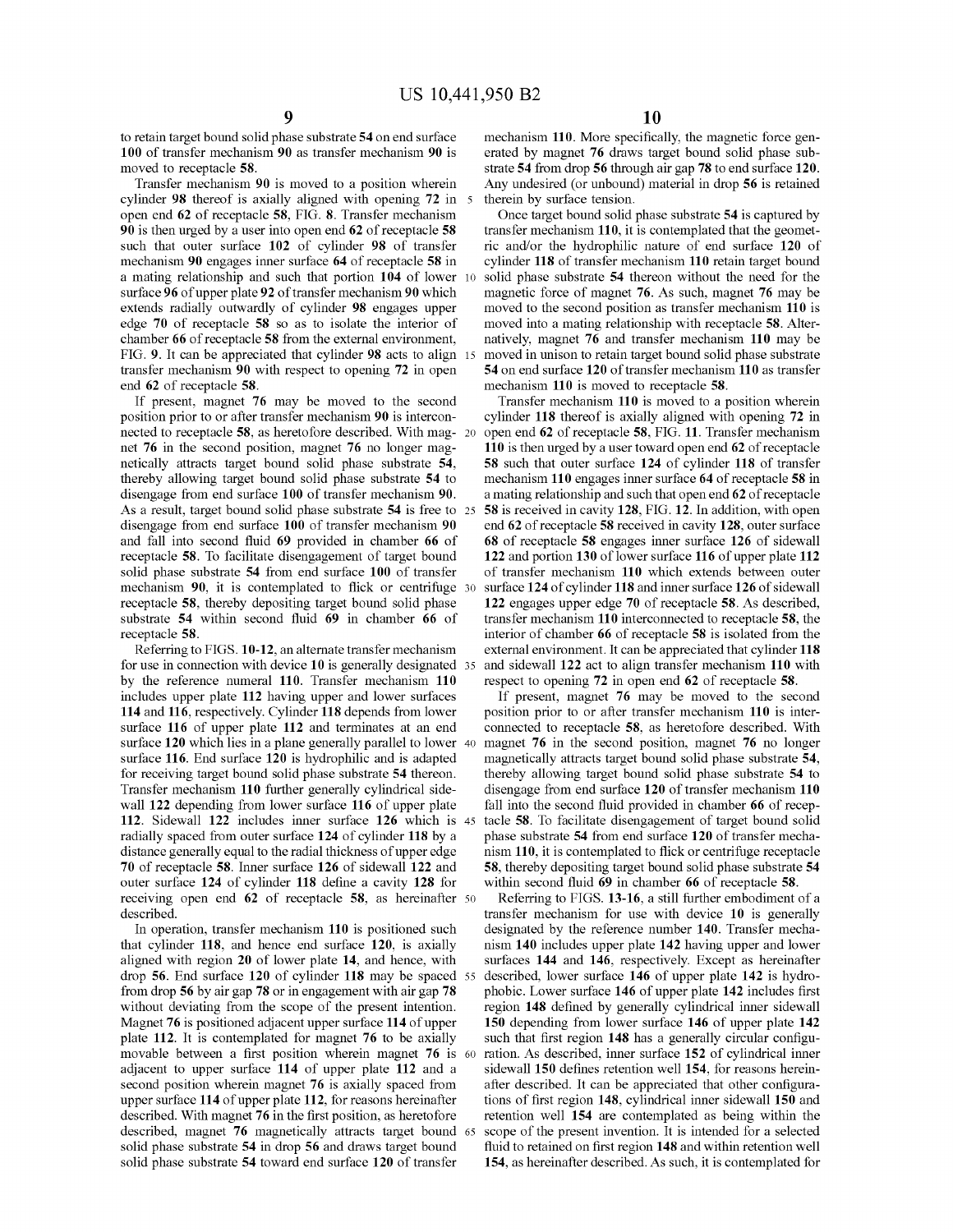first region **148** to be hydrophilic. It is further contemplated for inner surface **152** to be hydrophilic so as to facilitate the retention of the selected fluid in retention well **154.** 

Transfer mechanism **140** further includes generally cylindrical outer sidewall **156** depending from lower surface **146** 5 of upper plate **142.** Outer sidewall **156** includes inner surface **158** which is radially spaced from outer surface **160** of inner sidewall **150** by a distance generally equal to the radial thickness of upper edge **70** of receptacle **58.** Inner surface **158** of outer sidewall **156** and outer surface **160** of inner 10 sidewall **150** define a cavity **162** for receiving open end **62**  of receptacle **58,** as hereinafter described.

In operation, retention well **154** of transfer mechanism **140** with selected fluid **86,** e.g. a fluid intended to wash target bound solid phase substrate **54** prior to deposit in the 15 second fluid in chamber **66** of receptacle **58.** More specifically, transfer mechanism **140** is positioned such that retention well **154** is axially aligned with first region **20** of lower plate **14,** and hence, with drop **56.** Fluid **86** may be spaced from drop **56** by air gap **78** or in engagement with air gap **78** 20 without deviating from the scope of the present intention. Magnet **76** is moved to the first position such that magnet **76**  is positioned adjacent upper surface **144** of upper plate **142**  so as to magnetically attract target bound solid phase substrate **54** in drop **56.** The magnetic force generated by 25 magnet **76** draws target bound solid phase substrate **54** from drop **56** through air gap **78** into selected fluid **86** in retention well **154.** Once again, any undesired (or unbound) material in drop **56** is retained therein by surface tension.

Once target bound solid phase substrate **54** is captured by 30 transfer mechanism **140,** it is contemplated that the hydrophilic natures of first region **148** of lower surface **146** of upper plate **142** of transfer mechanism **140** and inner surface **152** of inner sidewall **150,** coupled with the surface tension of selected fluid 86 in retention well 154, act to retain target 35 intended to wash target bound solid phase substrate 54 prior bound solid phase substrate **54** within retention well **154**  without the need for the magnetic force of magnet **76.** As such, magnet **76** may be moved to the second position as transfer mechanism **140** is moved into a mating relationship

Transfer mechanism **140** is moved to a position wherein retention well **154** thereof is axially aligned with opening **72**  in open end **62** of receptacle **58,** FIG. **14.** Transfer mechanism **140** is then urged by a user into open end **62** of receptacle **58** such that outer surface **160** of inner sidewall 45 **150** of transfer mechanism **140** engages inner surface **64** of receptacle **58** in a mating relationship and such that open end **62** ofreceptacle **58** is received in cavity **162,** FIG. **15.** More specifically, with open end **62** of receptacle **58** is received in cavity **162,** outer surface **68** of receptacle **58** engages inner 50 surface **158** of outer sidewall **156** and portion **164** of lower surface **146** of upper plate **142** of transfer mechanism **140**  which extends between outer surface **160** of inner sidewall **150** and inner surface **158** of outer sidewall **156** engages upper edge **70** of receptacle **58.** As described, with transfer 55 mechanism **140** interconnected to receptacle **58,** the interior of chamber **66** of receptacle **58** is isolated from the external environment. It can be appreciated that inner and outer sidewalls **150** and **156,** respectively, of transfer mechanism **140** act to align transfer mechanism **110** with respect to 60 opening **72** in open end **62** of receptacle **58.** 

With magnet **76** in the second position, magnet **76** no longer magnetically acts on target bound solid phase substrate **54,** thereby allowing target bound solid phase substrate **54** to disengage from retention well **154** of transfer 65 mechanism **140** and be transferred into chamber **66** of receptacle **58.** To facilitate disengagement of target bound

solid phase substrate **54** from retention well **154** of transfer mechanism **140,** it is contemplated to flick or centrifuge receptacle **58,** thereby urging target bound solid phase substrate **54** (and selected fluid **86)** into second fluid **69** in chamber **66** of receptacle **58.** 

Referring to FIGS. **16-18,** a still further embodiment of a transfer mechanism for use with device **10** is generally designated by the reference number **170.** Transfer mechanism **170** includes upper plate **172** having upper and lower surfaces **174 and 176,** respectively. Except as hereinafter described, lower surface **176** of upper plate **172** is hydrophobic. Lower surface **176** of upper plate **172** includes first region **178** defined by generally circular pinning member **180** extending about the outer periphery thereof and depending from lower surface **176** of upper plate **172** such that first region **178** has a generally circular configuration. As described, inner edge **182** of pinning member **180** is adapted to receive second drop **184** of selected fluid, for reasons hereinafter described. It can be appreciated that other configurations of first region **178** and pinning member **180** are contemplated as being within the scope of the present invention. It is contemplated for first region **178** to be hydrophilic so as to facilitate retention of the selected fluid thereon.

Transfer mechanism **170** further includes generally cylindrical outer sidewall **186** depending from lower surface **176**  of upper plate **172.** Outer sidewall **186** includes inner surface **188** which is radially spaced from outer edge **190** of pinning member **180** by a distance generally equal to the radial thickness of upper edge **70** of receptacle **58.** Inner surface **188** of outer sidewall **186** and outer edge **190** of pinning member **180** define a cavity **192** for receiving open end **62**  of receptacle **58,** as hereinafter described.

In operation, drop **184** of selected fluid, e.g. a fluid to deposit into receptacle **58,** is deposited on first region **178**  and pinned thereon by inner edge **182** of pinning member **180.** Transfer mechanism **170** is positioned such that drop **184** is axially aligned with first region 20 of lower plate 14, with receptacle **58**, as hereinafter described. 40 and hence, with drop **56**. Second drop **184** may be spaced from drop **56** by air gap **78** or in engagement with air gap **78**  with deviating from the scope of the present intention. Magnet **76** is moved to the first position such that magnet **76**  is positioned adjacent upper surface **17 4** of upper plate **172**  so as to magnetically attract target bound solid phase substrate **54** in drop **56.** The magnetic force generated by magnet **76** draws target bound solid phase substrate **54** from drop **56** through air gap **78** into drop **184** of the selected fluid. Once again, any undesired (or unbound) material in drop **56** is retained therein by surface tension.

> Once target bound solid phase substrate **54** is captured by transfer mechanism **170,** it is contemplated that the hydrophilic natures of first region **178** of lower surface **176** of upper plate **172** of transfer mechanism **170** and inner edge **182** of pinning member **180,** coupled with the surface tension of selected drop **184,** act to retain target bound solid phase substrate **54** within drop **184** without the need for the magnetic force of magnet **76.** As such, magnet **76** may be moved to the second position as transfer mechanism **170** is moved into a mating relationship with receptacle **58,** as hereinafter described.

> Transfer mechanism **170** is moved to a position wherein drop **184** is axially aligned with opening **72** in open end **62**  of receptacle **58,** FIG. **17.** Transfer mechanism **170** is then urged by a user into open end **62** of receptacle **58** such that outer edge **190** of pinning member **180** of transfer mechanism **170** engages inner surface **64** of receptacle **58** in a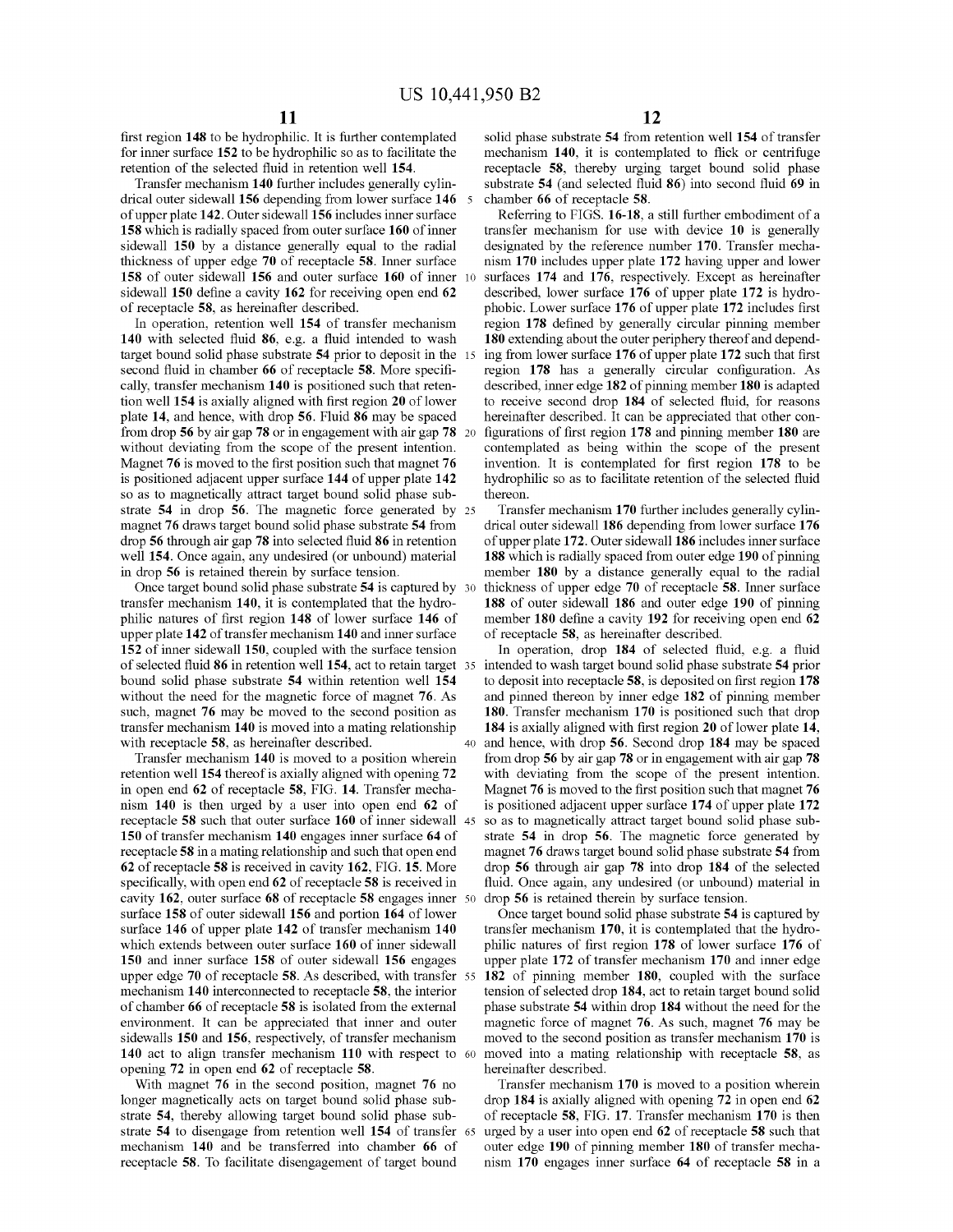25

mating relationship and such that open end **62** of receptacle **58** is received in cavity **192,** FIG. **18.** More specifically, with open end **62** of receptacle **58** is received in cavity **192,** outer surface **68** of receptacle **58** engages inner surface **188** of outer sidewall **186** and portion **194** of lower surface **176** of 5 upper plate **172** of transfer mechanism **170** which extends between outer edge **190** of pinning member **180** and inner surface **188** of outer sidewall **186** engages upper edge **70** of receptacle **58.** As described, with transfer mechanism **170**  interconnected to receptacle 58, the interior of chamber 66 of receptacle **58** is isolated from the external environment. It can be appreciated that pinning member **180** and outer sidewall **186** of transfer mechanism **170** act to align transfer mechanism **170** with respect to opening **72** in open end **62**  of receptacle **58.** 15 concave upper surface **203.** Actuation element **225** is aligned

With magnet **76** in the second position, magnet **76** no longer magnetically acts on target bound solid phase substrate **54,** thereby allowing target bound solid phase substrate **54** and drop **184** to be transferred into chamber **66** of receptacle **58.** To facilitate disengagement of target bound 20 solid phase substrate **54** and drop **184** from transfer mechanism **170,** it is contemplated to flick or centrifuge receptacle **58,** thereby urging target bound solid phase substrate **54** and drop **184** into second fluid **69** in chamber **66** of receptacle **58.** 

As heretofore described, in order to effectuate the transfer of target bound solid phase substrate **54** from a first fluid to a second fluid with the various transfer mechanisms heretofore described, it is necessary for the first fluid containing the target bound solid phase substrate **54** to have a nonconcave-shaped meniscus (e.g. drop **56)** such that target bound solid phase substrate **54** cluster at the apex of fluid prior to being magnetically drawn from the first fluid to the corresponding transfer mechanisms heretofore described. However, it can be appreciated that the first fluid received in 35 sample container **202** (e.g. a test tube or a well of a microfluidic device or a well plate) will have a concave or flat upper surface **203,** FIG. **19.** Hence, in order to effectuate the methodology heretofore described, it is necessary to alter the shape of the upper surface of the first fluid in the sample 40 container to have a non-concave-shaped meniscus similar to drop **56.** In order to alter the shape of the upper surface of the first fluid in sample container **202,** various alternatives are possible. By way of example, by overfilling the first fluid in sample container **202,** the upper surface of the first fluid 45 will have a non-concave-shaped meniscus. Alternatively, it is contemplated for inner surface **234** of sample container **202** to by hydrophobic, FIG. **20.** By providing a hydrophobic inner surface **234,** the first fluid provided in sample container **202** will have a non-concave-shaped meniscus.

Referring to FIGS. *29a-29b,* in circumstances wherein first fluid **238** received in sample container **202** has a concave upper surface **203,** it is contemplated to deposit an immiscible fluid **207** on upper surface **203** of first fluid **238.**  As a result, the interfacial energy between first fluid **238** and 55 immiscible fluid **207** causes a reversal in the shape of first fluid **238** such that the upper surface **203** of first fluid **238** is convex.

Referring to FIGS. **30a-30b,** an alternate embodiment of a sample container is generally designated by the reference 60 numeral **209.** Sample container **209** includes a lower open end **211** and an upper open end **213.** Lower open end **211** of sample container **209** is closed by a flexible membrane **215.**  Cylindrical inner surface **217** of sample container **209**  defines chamber **219** for receiving first fluid **238** therein. 65 Sample container **209** is further defined by outer surface **239**  and by upper edge **221,** which extends between inner and

outer surfaces **217** and **239,** respectively, and which defines opening **223** in open end **213.** Opening **223** allows for fluid communication between the interior of chamber **219** of sample container **209** and the various transfer mechanisms heretofore described.

Actuation element **225** includes lower plate **227** having upper and lower surfaces **229 and 231,** respectively. Cylinder **233** extends upwardly from upper surface **229** of lower plate **227** and terminates at an end surface **235** which lies in a plane generally parallel to upper surface **229.** End surface **235** is adapted for engaging flexible membrane **215,** as hereinafter described.

In operation, chamber **219** in sample container **209** is filled with first fluid **238** such that first fluid **238** has a with lower open end **211** of sample container **209** and urged upwardly, FIG. **30b,** such that end surface **235** of cylinder **233** engages flexible member **215** and such the outer peripheral portion of upper surface **229** of actuation element **225**  overlaps lower open end **211** of sample container **209.** End surface **235** of cylinder **233** urges flexible member **215** into chamber **219** of sample container **209** so as to cause a reversal in the shape of first fluid **238** such that the upper surface **203** of first fluid **238** is convex.

Referring to FIG. **21,** a further alternate sample container, generally designated by the reference number **204,** may be used to provide the first fluid contained therein with a non-concave-shaped meniscus. Sample container **204**  includes a first closed end **206** and second open end **208.**  30 Inner surface **210** of sample container **204** defines chamber **212** for receiving first fluid **214** therein. Sample container **204** is further defined by outer surface **216** and by upper edge **218,** which extends between inner and outer surfaces **210 and 216,** respectively, and which defines opening **220** in 35 open end **208.** Opening **220** allows for fluid communication between the interior of chamber **212** of sample container **204**  and the various transfer mechanism heretofore described. In order to generate a non-concave-shaped meniscus from first fluid **214** in chamber **212** of sample container **204,** inner surface **210** is provided with a generally cylindrical lower portion **222** and a beveled portion **224** extending between lower portion **222** of inner surface **210** and upper edge **218**  of sample container **204.** It is understood that beveled portion **224** enables first fluid **214** to have a non-concaveshaped meniscus and, as depicted by dotted lines **226** and **228,** and to maintain the non-concave-shaped meniscus regardless of volume of first fluid **214** in beveled portion **224**  partially defining chamber **212** in sample container **204.** 

If is further contemplated to provide an adaptor within 50 sample container **202** which fabricates a non-concaveshaped meniscus from the first fluid provided therein. Referring back to FIG. **19,** in the depicted embodiment, sample container **202** includes a first closed end **230** and second open end **232.** Cylindrical inner surface **234** of sample container **202** defines chamber **236** for receiving first fluid **238** therein. Sample container **202** is further defined by outer surface **240** and by upper edge **242,** which extends between inner and outer surfaces **234** and **240,** respectively, and which defines opening **244** in open end **232.** Opening **244**  chamber **236** of sample container **202** and the various transfer mechanisms heretofore described.

Referring to FIGS. *22a-22b,* a first embodiment of an adapter for generating a non-concave-shaped meniscus from first fluid **238** provided within chamber **236** of sample container **202** is generally designated by the reference number **250.** Adapter **250** is generally tubular and is defined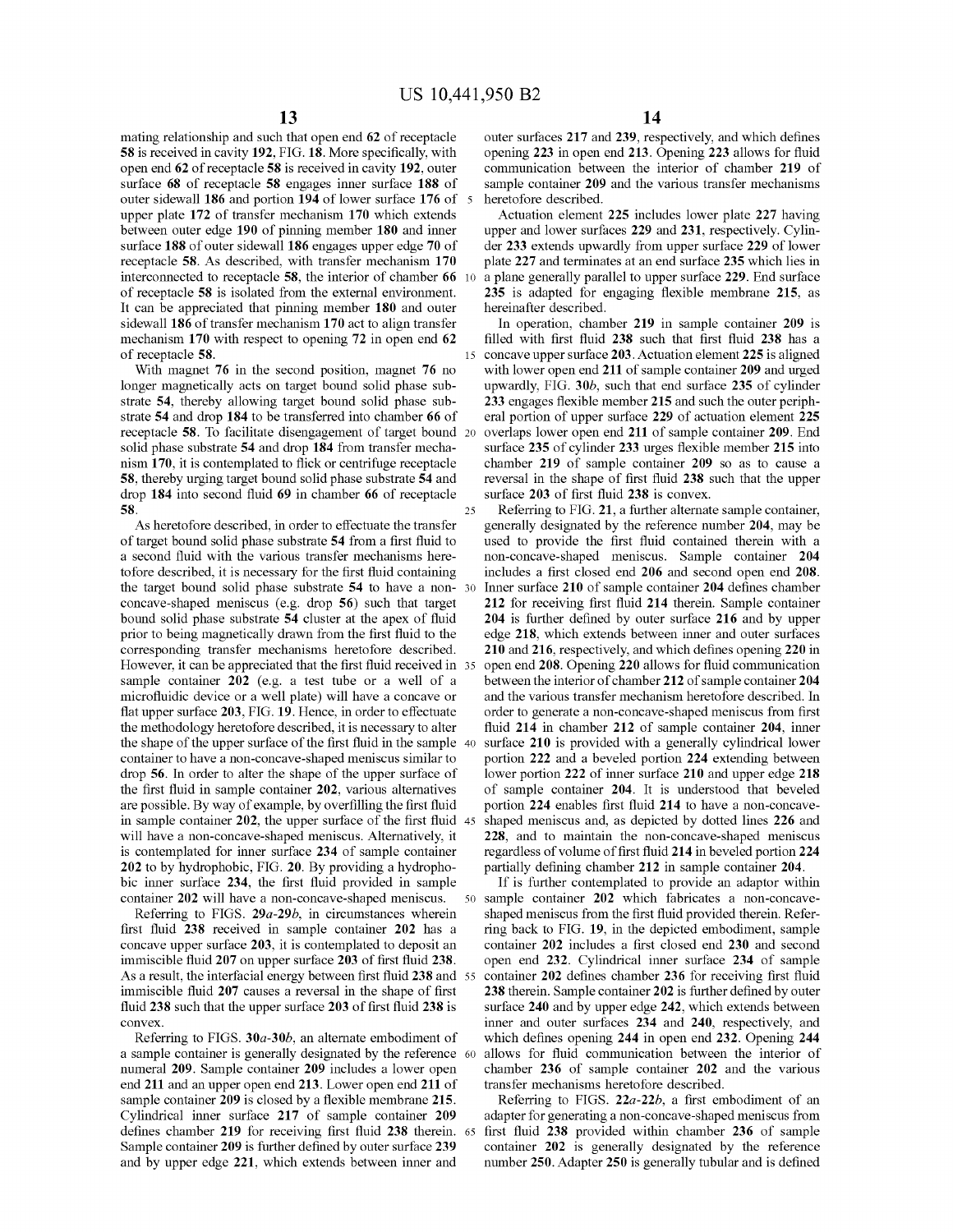by a generally hydrophobic inner surface **252** and an outer surface **254.** Adaptor **250** has an outer diameter generally equal to the diameter of chamber **236** of sample container **202.** Adapter **250** further includes lower edge **256** and upper edge **258** having lip **260** extending radially outward there- 5 from. Lip **260** includes a lower surface **262** adapted for engagement with upper edge **242** of sample container **202.** 

In operation, adaptor **250** is inserted into opening **244** in open end **232** of sample container **202** such that outer surface 254 of adaptor 250 forms a mating relationship with inner surface **234** of sample container **202** so as to prevent first fluid **238** from flowing therebetween and such that lower surface **262** of lip **260** engages upper edge **242** of sample container **202,** FIG. **22b.** With adaptor **250** positioned as described, the hydrophobic nature of inner surface **252** of adaptor **250** causes first fluid **238** provided in chamber **236** of sample container **202** to have a nonconcave-shaped meniscus. The non-concave-shaped meniscus of first fluid **238** in chamber **236** of sample container **202**  causes target bound solid phase substrate **54** to cluster at the 20 apex thereof as target bound solid phase substrate **54** are magnetically drawn from first fluid **238** to a corresponding transfer mechanism, as heretofore described.

Referring to FIGS. **23a-23b,** a further embodiment of an adapter for generating a non-concave-shaped meniscus from 25 first fluid **238** provided within chamber **236** of sample container **202** is generally designated by the reference number **270.** Adapter **270** extends along an axis and is defined by a cylindrical outer surface **272,** upper surface **274**  and lower surface **276.** Adaptor **270** has an outer diameter 30 generally equal to the diameter of chamber **236** of sample container **202.** Upper edge **278** of outer surface **274** includes lip **280** extending radially outward therefrom. Lip **280**  includes a lower surface **282** adapted for engagement with upper edge 242 of sample container 202. Upper surface 274 35 of adaptor **270** includes recess **284** provided therein and adapted for receiving one of the transfer mechanisms heretofore described. Recess **284** is partially defined by recessed surface **286** which is generally parallel to upper surface **274**  of adaptor **270.** Similarly, lower surface **276** of adaptor **270** <sup>40</sup> includes recess **288** provided therein. Recess **288** is partially defined by recessed surface **290** which is generally parallel to recessed surface **286** and to upper surface **274** of adaptor **270.** Orifice **292** extends between recessed surface **290** and recessed surface **286.** 

In operation, adaptor **270** is inserted into opening **244** in open end **232** of sample container **202** such that outer surface **272** of adaptor **270** forms a mating relationship with inner surface **234** of sample container **202** so as to prevent first fluid **238** from flowing therebetween and such that lower surface **282** of lip **280** engages upper edge **242** of sample container **202,** FIG. **23b.** With adaptor **270** positioned as described, adapter **270** displaces first fluid **238** in chamber **236** of sample container **202** such that first fluid **238** flows through orifice **292** and forms drop **294** having a non-concave-shaped meniscus. The non-concave-shaped meniscus of drop **294** causes target bound solid phase substrate **54** to cluster at the apex thereof as target bound solid phase substrate **54** are magnetically drawn from first fluid **238** (and hence, drop **294)** to a corresponding transfer mechanism, as heretofore described.

Referring to FIG. **24,** a still further embodiment of an adapter for generating a non-concave-shaped meniscus from first fluid **238** provided within chamber **236** of sample container **202** is generally designated by the reference number **300.** Adapter **300** extends along an axis and is defined by a cylindrical outer surface **302,** upper surface **304** 

and lower surface **306.** Adaptor **300** has an outer diameter generally equal to the diameter of chamber **236** of sample container **202.** Upper edge **308** of outer surface **302** includes lip **310** extending radially outward therefrom. Lip **310**  includes a lower surface **312** adapted for engagement with upper edge **242** of sample container **202.** Upper surface **304**  of adaptor **300** includes recess **314** provided therein and adapted for receiving one of the transfer mechanisms heretofore described. Recess **314** is partially defined by recessed surface **316** which is generally parallel to upper surface **304**  of adaptor **300.** Similarly, lower surface **306** of adaptor **300**  includes a tapered or generally conical-shaped recess **318**  provided therein. Recess **318** includes an upper end **320**  which communicates with recessed surface **316** by orifice **322.** 

In operation, adaptor **300** is inserted into opening **244** in open end **232** of sample container **202** such that outer surface **302** of adaptor **300** forms a mating relationship with inner surface **234** of sample container **202** so as to prevent first fluid **238** from flowing therebetween and such that lower surface **312** of lip **310** engages upper edge **242** of sample container **202.** With adaptor **300** positioned as described, adapter **300** displaces first fluid **238** in chamber **236** of sample container **202** such that first fluid **238** flows into recess **318** and through orifice **322** to forms drop **324**  having a non-concave-shaped meniscus on recessed surface **316.** It is intended that the conical shape of recess **318** to prevent air bubbles or target bound solid phase substrate **54**  from getting trapped under adaptor **300.** The non-concaveshaped meniscus of drop **324** causes target bound solid phase substrate **54** to cluster at the apex thereof as target bound solid phase substrate **54** are magnetically drawn from first fluid **238** (and hence, drop **324)** to a corresponding transfer mechanism, as heretofore described.

Referring to FIGS. **25a-25b,** a still further embodiment of an adapter for generating a non-concave-shaped meniscus from first fluid **238** provided within chamber **236** of sample container **202** is generally designated by the reference number **330.** Adapter **330** extends along an axis and is defined by a cylindrical outer surface **332,** upper surface **334**  and lower surface **336.** Adaptor **330** has an outer diameter generally equal to the diameter of chamber **236** of sample container **202.** Upper edge **338** of outer surface **332** includes lip **340** extending radially outward therefrom. Lip **340**  45 includes a lower surface **342** adapted for engagement with upper edge **242** of sample container **202.** Upper surface **334**  of adaptor **330** includes beveled or conical-shaped recess **344** provided therein and adapted for communicating with one of the transfer mechanisms heretofore described. Lower 50 end **346** of recess **344** communicates with upper end **348** of a tapered or generally conical-shaped recess **350** in lower surface **336** via orifice **352** extending therebetween.

In operation, adaptor **330** is inserted into opening **244** in open end **232** of sample container **202** such that outer 55 surface **332** of adaptor **330** forms a mating relationship with inner surface **234** of sample container **202** so as to prevent first fluid **238** from flowing therebetween and such that lower surface **342** of lip **340** engages upper edge **242** of sample container **202.** With adaptor **330** positioned as 60 described, adapter **330** displaces first fluid **238** in chamber **236** of sample container **202** such that first fluid **238** flows into recess **350,** through orifice **322** and into recess **344.** The conical shape of recess **344** causes first fluid **238** therein to have a non-concave-shaped meniscus. It can be appreciated 65 that due to the conical shape of recess **344,** first fluid **238** will maintains its non-concave-shaped meniscus, as depicted by dotted lines **352 and 354,** over a range of volumes of first